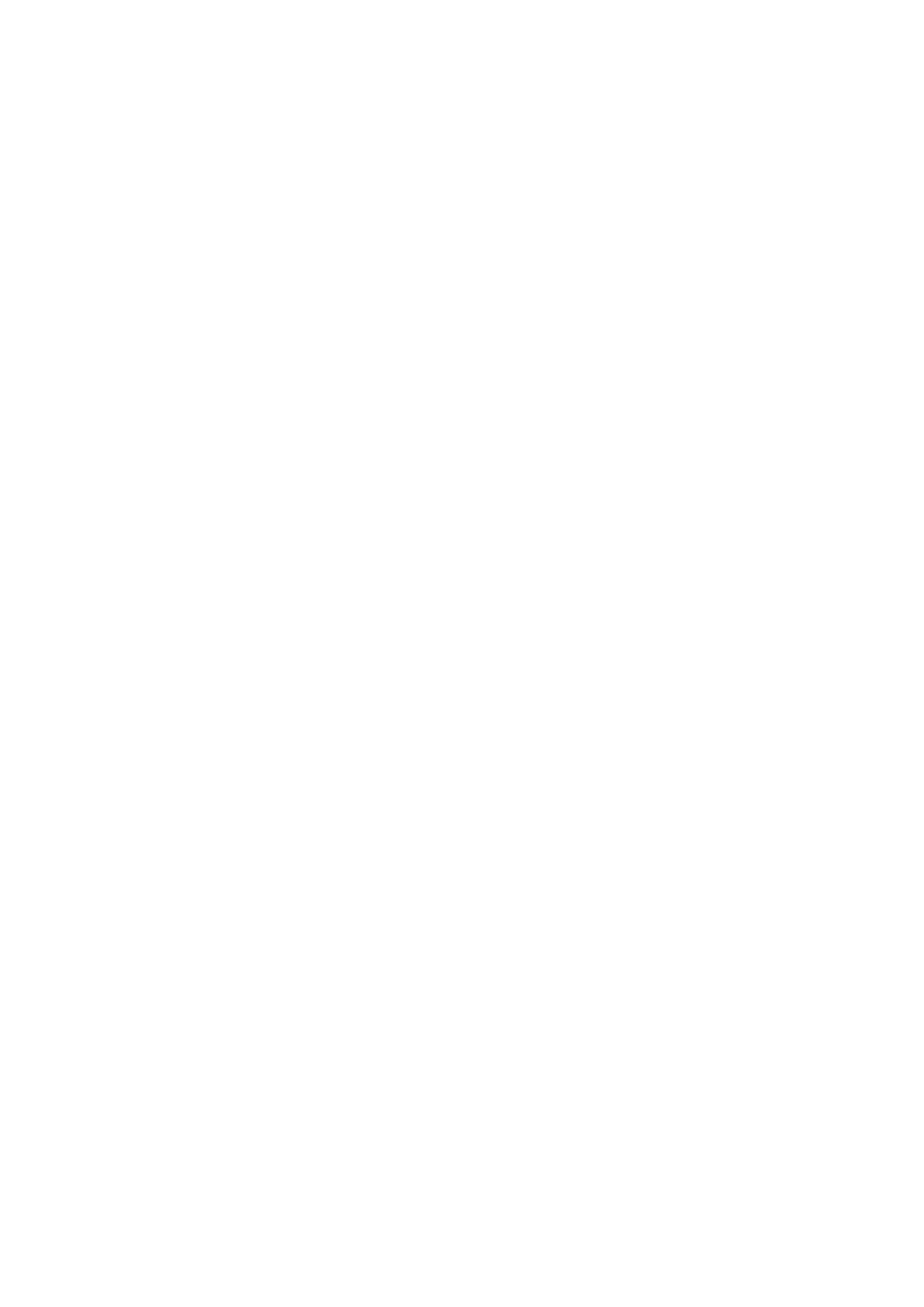## **Preface**

This is the  $12<sup>th</sup>$  issue of our annual publication **'Accounts at a Glance'**.

 The Annual Accounts of the State Government are prepared and examined under the directions of Comptroller and Auditor General of India (C&AG) in accordance with the requirements of the Comptroller and Auditor General's (Duties, Powers and Conditions of Service) Act, 1971 for being laid before the Legislature of the State. The Annual Accounts consists of (a) Finance Accounts (Vol. 1 & 2) and (b) Appropriation Accounts. Finance Accounts are summary statements of accounts under the Consolidated Fund, Contingency Fund and the Public Account. The Appropriation Accounts record the Grant-wise expenditures against provisions approved by State Legislature and offer explanations for variations between the actual expenditure and the funds provided. The Principal Accountant General (Accounts and Entitlement) prepares the State Finance Accounts and the Appropriation Accounts.

**'Accounts at a Glance'** provides a broad overview of Governmental activities, as reflected in the Finance Accounts and the Appropriation Accounts. The information is presented through brief explanations, statements and graphs.

We look forward to suggestions that would help us in improving the publication.

**GUWAHATI (Mohinder Singh) Dated: 08-04-2011 PRINCIPAL ACCOUNTANT GENERAL (A&E) ASSAM**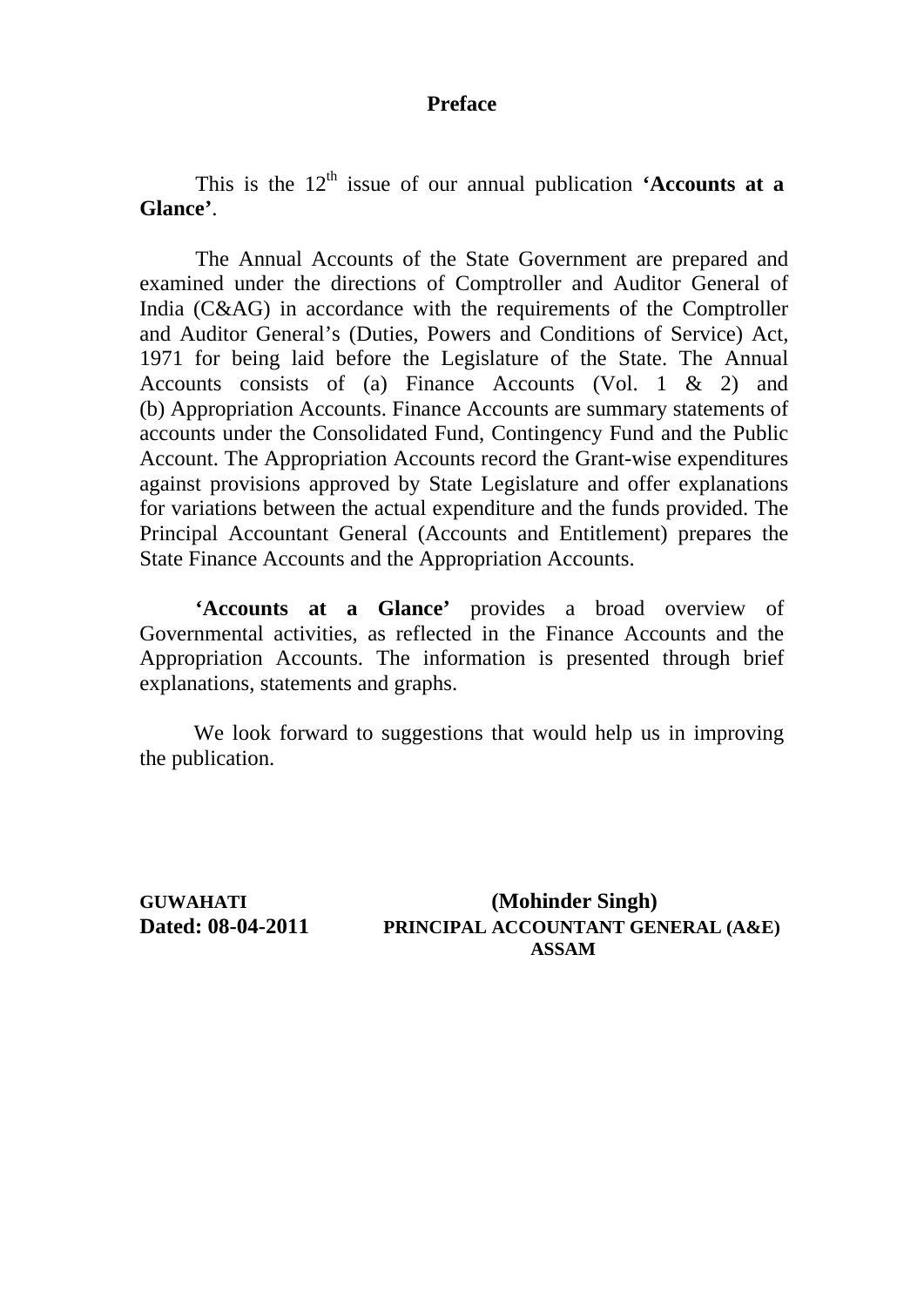

| Sl. No. | Description        | Page      |
|---------|--------------------|-----------|
| 1.      | Chapter I          | $1 - 2$   |
| 2.      | Chapter II         | $3 - 10$  |
| 3.      | <b>Chapter III</b> | $11 - 16$ |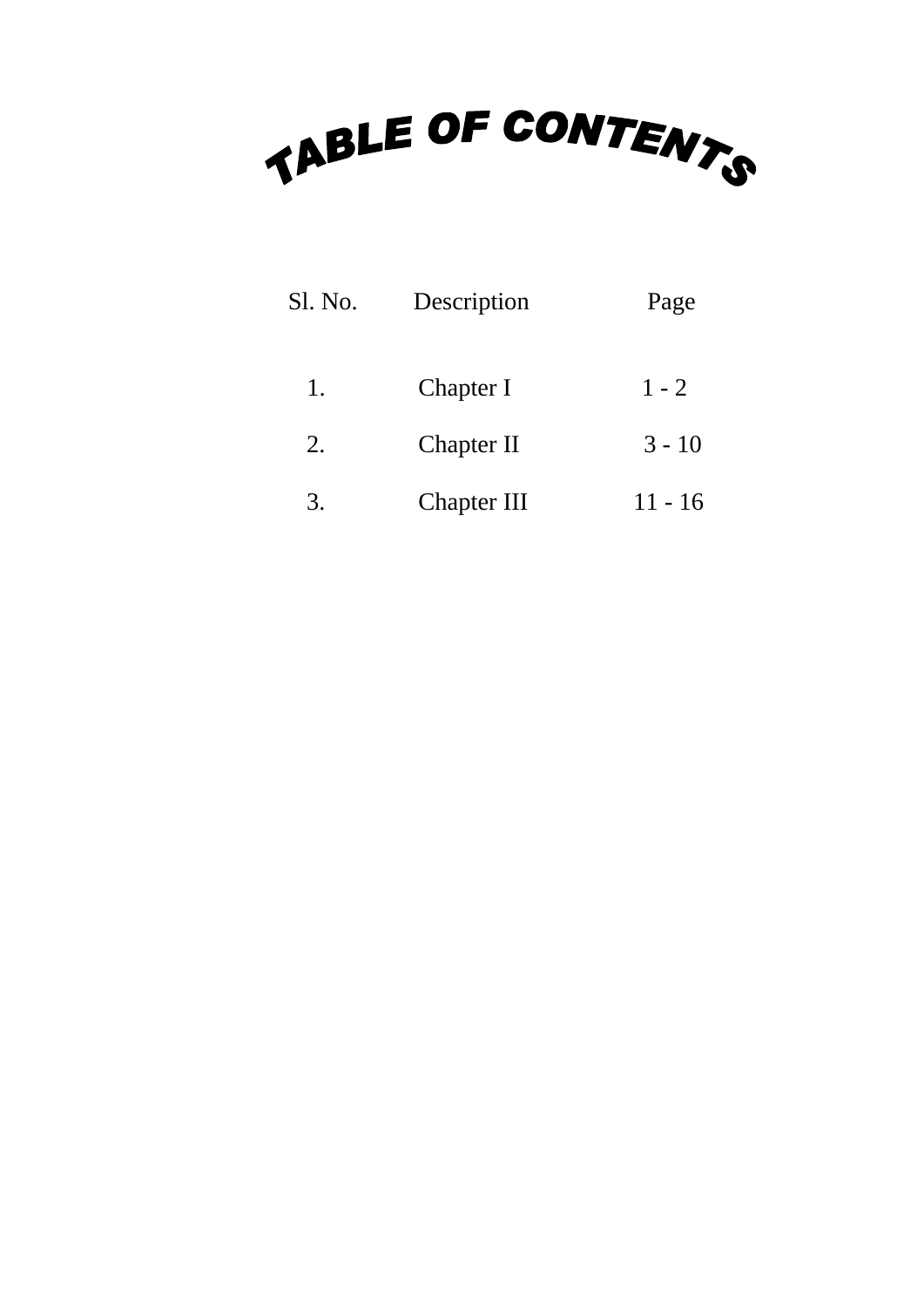## *CHAPTER -I*

#### **OVERVIEW**

The monthly accounts of the State Government are compiled and consolidated from the accounts submitted by the District Treasuries, Public Works and Forest Divisions, etc. to the Principal Accountant General (Accounts and Entitlement). Besides, the Finance Accounts (Vol.1&2) and the Appropriation Accounts are prepared annually by the Principal Accountant General under the directions of the Comptroller and Auditor General of India in accordance with the requirements of the Comptroller and Auditor General's (Duties, Powers and Conditions of Service) Act, 1971.

The accounts of Government are kept in the following three parts :

| Part I   | <b>Consolidated Fund</b> |
|----------|--------------------------|
| Part II  | Contingency Fund         |
| Part III | Public Account           |

Part-I: There are two main divisions under the Consolidated Fund:

The Revenue division (Revenue Account) deals with the proceeds of taxation and other receipts classed as revenue and the expenditure met therefrom, the net result of which represents the revenue surplus or deficit for the year.

In the Capital division, the section 'Receipt Heads (Capital Account)' deals with receipts of capital nature, which cannot be applied as a set off to capital expenditure. The section 'Expenditure Heads (Capital Account)' deals with expenditure met usually from borrowed funds with the object of increasing concrete assets of a material and permanent character. It also includes receipts of a capital nature intended to be applied as a set off to capital expenditure. The section 'Public Debt, Loans and Advances, etc.' comprises loans raised and their repayments by Government such as 'Internal Debt' and 'Loans and Advances' made (and their recoveries) by Government.

- Part-II: In the Contingency Fund, the transaction connected with Contingency Fund established under Article 267 of the Constitution of India are recorded.
- Part-III: In the Public Account, the transactions relating to 'Debt' (other than those included in Part- I), 'Deposits', 'Advances', 'Remittances' and 'Suspense' are recorded.

Annual Accounts of the Government of Assam for the year 2009-2010 have been presented to the State Legislature on 01-02-2011. Audit Report of the Comptroller and Auditor General of India for the year 2009-2010 will be presented to the State Legislature separately.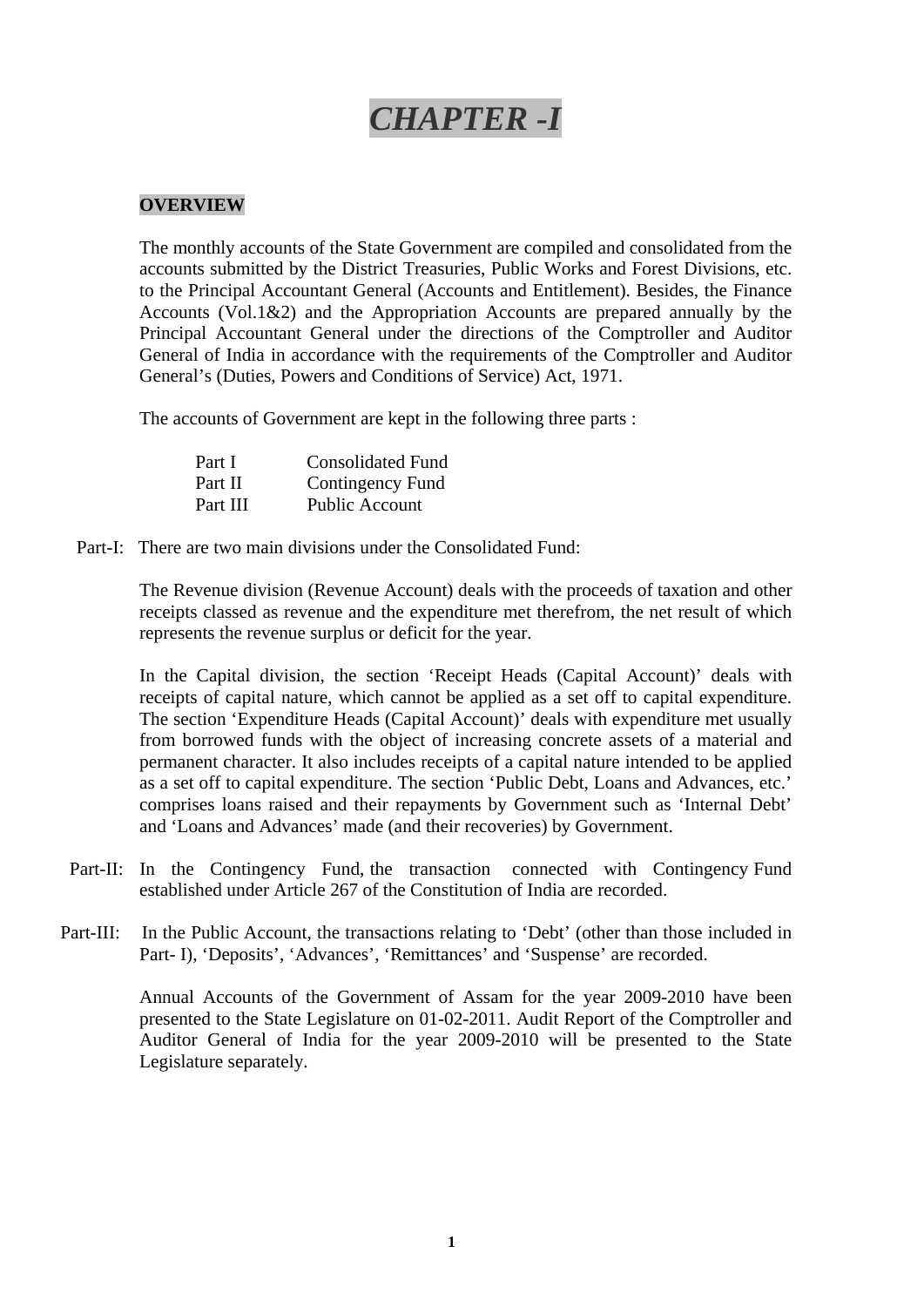## *FINANCE ACCOUNTS*

Finance Accounts (Vol.1&2) presents the accounts of receipts and outgoings of the Government for the year together with the financial results disclosed by the revenue and capital accounts, the accounts of the public debts and the liabilities and assets as worked out from the balances recorded in the accounts.

During 2009-2010, the total receipts amounted to  $\bar{\xi}$  23960.78 crore comprising Revenue Receipt of  $\bar{\tau}$  19884.49 crore (Tax Revenue :  $\bar{\tau}$  10326.25 crore ; Non-Tax Revenue :  $\bar{\xi}$  2752.94 crore and Grants-in-aid & Contributions :  $\bar{\xi}$  6805.30 crore) and Capital Receipts of  $\bar{\tau}$  4076.29 crore (Recovery of Loans and Advances  $\bar{\tau}$  32.87 crore ; Borrowings and Other Liabilities  $\bar{\tau}$  4043.42 crore).

Disbursements during the year were  $\bar{\xi}$  23960.78 crore comprising  $\bar{\xi}$  21232.20 crore  $(88.61\%)$  on revenue account and  $\overline{5}$  2728.58 crore (11.39%) on capital account.

## *APPROPRIATION ACCOUNTS*

Appropriation Accounts bring out the expenditure of the State Government against amounts voted and charged by the State Legislature and supplement the Finance Accounts. These comprise accounts of 3 charged Appropriations and 78 voted Grants.

Appropriation Acts 2009-2010 had projected a gross expenditure of  $\bar{\xi}$  37613.29 crore including the Supplementary Grants totaling  $\bar{\xi}$  2617.19 crore voted by State Legislature during the year. An amount of  $\bar{\tau}$  5166.20 crore was projected as recoveries in reduction of expenditure.

Appropriation Accounts for the year 2009-2010 show disbursements aggregating  $\bar{\xi}$  24968.76 crore against the aggregate budget provision of  $\bar{\xi}$  37613.29 crore, resulting in savings of  $\bar{\tau}$  12644.53 crore against Grants and Appropriation. Of this,  $\bar{\tau}$  2803.79 crore (22.17%) was under the Grants controlled by Finance Department.

Recoveries in reduction of expenditure amounted to  $\bar{\tau}$  0.42 crore reflecting a decrease of  $\bar{\tau}$  5165.78 crore vis-à-vis budget estimates.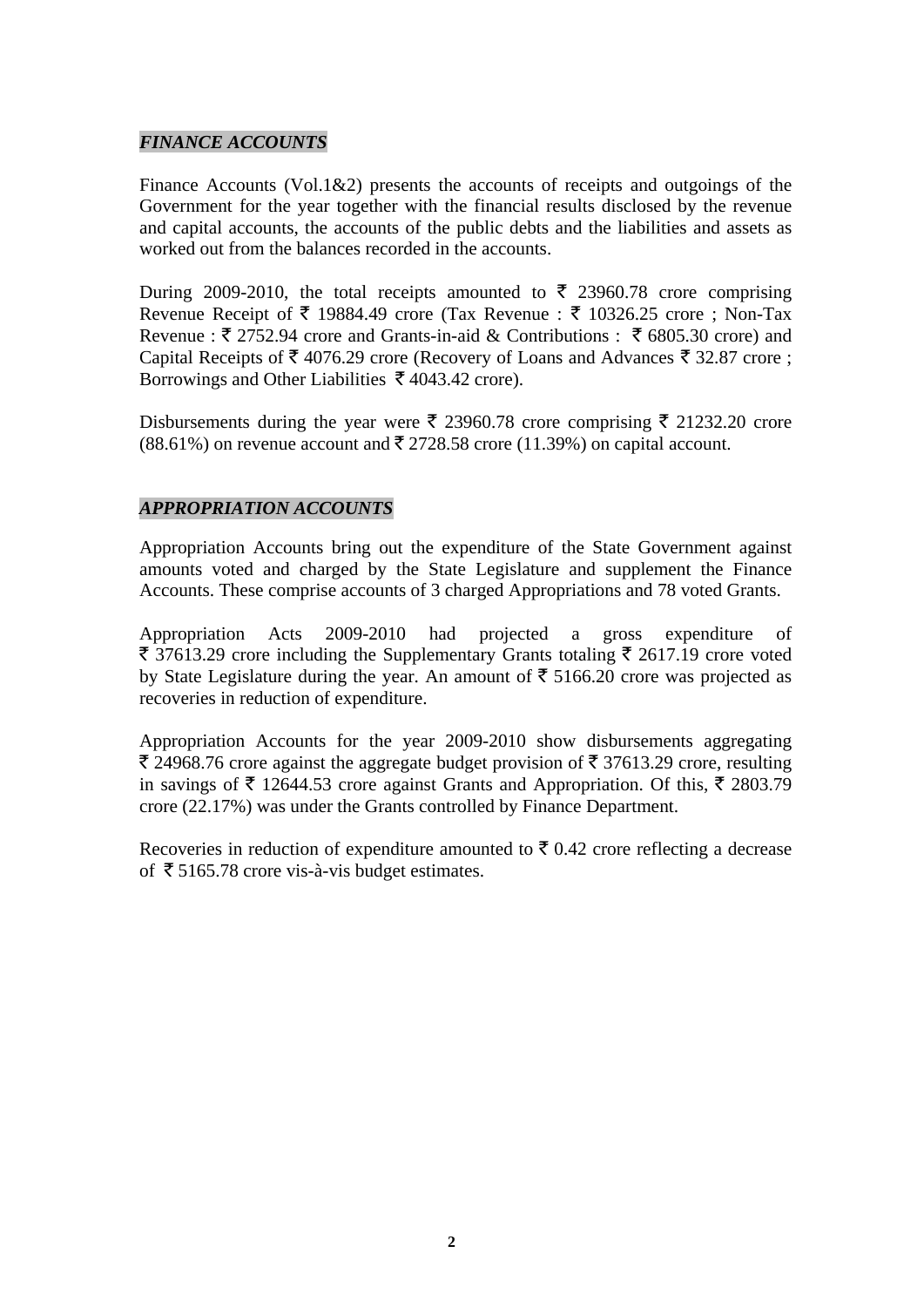

#### **HIGHLIGHTS OF ACCOUNTS**

|     |                          |           |                | (In crore of ₹) |            |  |  |
|-----|--------------------------|-----------|----------------|-----------------|------------|--|--|
| Sl. |                          | B.E       |                | Percentage      | Percentage |  |  |
| No. | <b>Particulars</b>       | 2009-2010 | <b>Actuals</b> | of Actuals      | of Actuals |  |  |
|     |                          |           |                | to B.E          | to GSDP#   |  |  |
| 1.  | <b>Tax Revenue</b>       | 9555.12   | 10326.25       | 108.07          | 11.73      |  |  |
| 2.  | Non-Tax Revenue          | 2044.35   | 2752.94        | 134.66          | 3.12       |  |  |
| 3.  | Grants-in-aid $&$        | 11444.17  | 6805.30        | 59.47           | 7.73       |  |  |
|     | Contributions            |           |                |                 |            |  |  |
| 4.  | <b>Revenue Receipts</b>  | 23043.64  | 19884.49       | 86.29           | 22.58      |  |  |
|     | $(1+2+3)$                |           |                |                 |            |  |  |
| 5.  | Recovery of Loans &      | 48.72     | 32.87          | 67.47           | 0.03       |  |  |
|     | Advances                 |           |                |                 |            |  |  |
| 6.  | <b>Other Receipts</b>    | 0.00      | 0.00           | 0.00            | 0.00       |  |  |
| 7.  | Borrowings and Other     | 5728.00   | 4043.42        | 70.59           | 4.59       |  |  |
|     | Liabilities              |           |                |                 |            |  |  |
|     |                          |           |                |                 |            |  |  |
| 8.  | <b>Capital Receipts</b>  | 5776.72   | 4076.29        | 70.56           | 4.63       |  |  |
|     | $(5+6+7)$                |           |                |                 |            |  |  |
| 9.  | Total Receipts(4+8)      | 28820.36  | 23960.78       | 83.14           | 27.22      |  |  |
| 10. | Non-Plan                 | 18577.34  | 17145.90       | 92.29           | 19.47      |  |  |
|     | Expenditure(NPE)         |           |                |                 |            |  |  |
| 11. | <b>NPE</b> on Revenue    | 18491.59  | 17063.29       | 92.28           | 19.38      |  |  |
|     | Account                  |           |                |                 |            |  |  |
| 12. | NPE on Interest          | 2108.38   | 1832.58        | 86.92           | 2.08       |  |  |
|     | Payments out of 11       |           |                |                 |            |  |  |
| 13. | <b>NPE</b> on Capital    | 85.75     | 82.61          | 96.33           | 0.09       |  |  |
|     | Account                  |           |                |                 |            |  |  |
| 14. | Plan Expenditure (PE)    | 10243.02  | 6814.88        | 66.53           | 7.74       |  |  |
| 15. | PE on Revenue            | 5659.05   | 4168.91        | 73.67           | 4.73       |  |  |
|     | Account                  |           |                |                 |            |  |  |
| 16. | PE on Capital            | 4583.97   | 2645.97        | 57.72           | 3.00       |  |  |
|     | Account                  |           |                |                 |            |  |  |
| 17. | <b>Total Expenditure</b> | 28820.36  | 23960.78       | 83.14           | 27.22      |  |  |
|     | $(10+14)$                |           |                |                 |            |  |  |
| 18. | Expenditure on           | 24150.64  | 21232.20       | 87.92           | 24.12      |  |  |
|     | Revenue                  |           |                |                 |            |  |  |
|     | $Account(11+15)$         |           |                |                 |            |  |  |
| 19. | Expenditure on           | 4669.72   | 2728.58        | 58.43           | 3.10       |  |  |
|     | Capital Account          |           |                |                 |            |  |  |
|     | $(13+16)^*$              |           |                |                 |            |  |  |
| 20. | Revenue Deficit          | 1107.00   | 1347.71        | 121.74          | 1.53       |  |  |
|     | $(18-4)$                 |           |                |                 |            |  |  |
| 21. | <b>Fiscal Deficit</b>    | 5728.00   | 4043.42        | 70.59           | 4.59       |  |  |
|     | $\{17-(4+5+6)\}$         |           |                |                 |            |  |  |

\* Expenditure on Capital Account consists of Capital Expenditure ( $\overline{(} 2629.35 \text{ core})$ ) and Loans and Advances disbursed ( $\bar{z}$  99.23 crore).

# GSDP ₹ 88,023 Crore (Adv).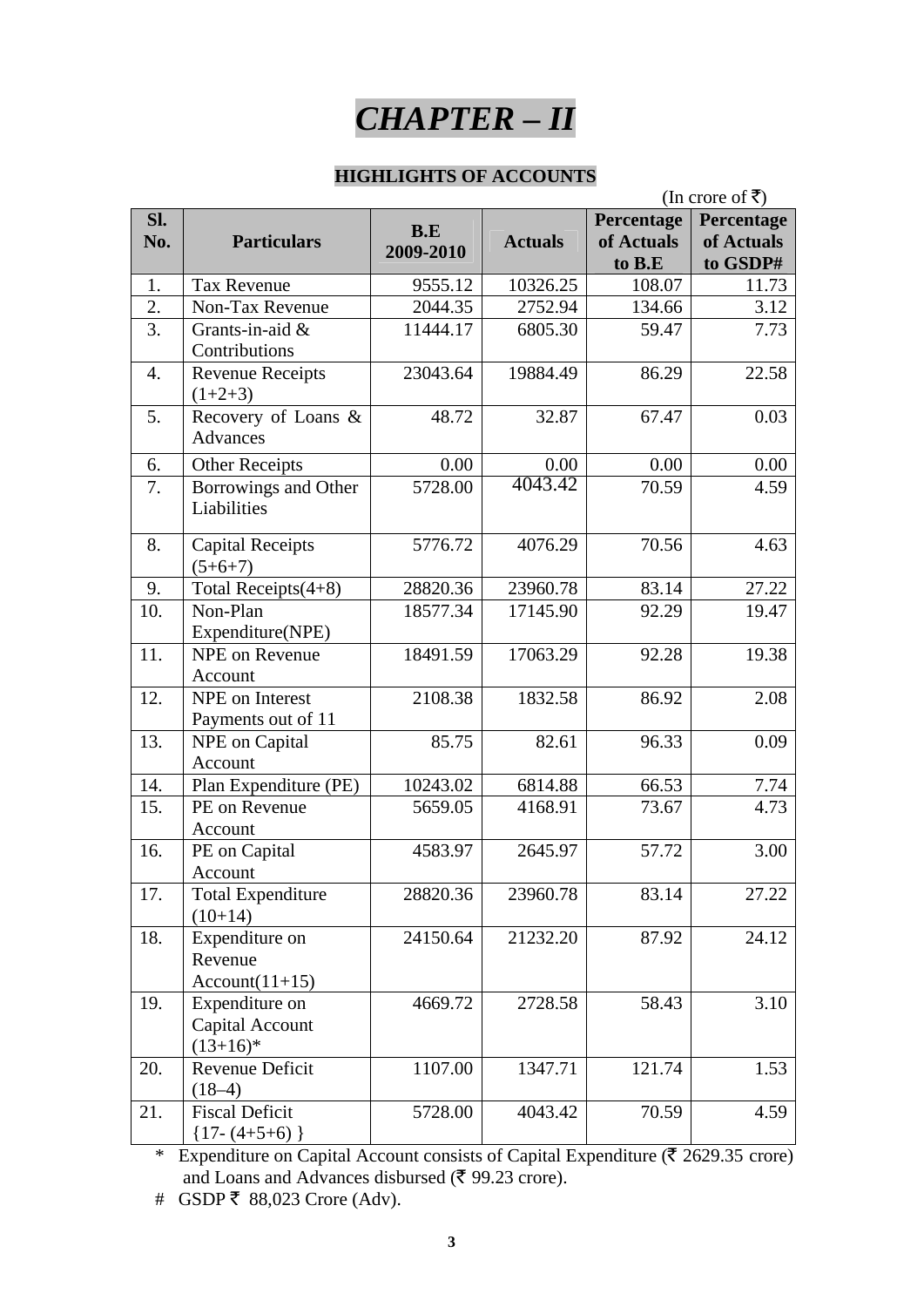## **RECEIPTS AND DISBURSEMENTS**

Total receipts during the year were  $\bar{\tau}$  23960.78 crore, against which total disbursements were  $\bar{\xi}$  23960.78 crore.

|                       |                        |                              | (In crore of ₹)    |
|-----------------------|------------------------|------------------------------|--------------------|
| <b>Total Receipts</b> | 23960.78               | <b>Total Disbursements</b>   | 23960.78           |
| Revenue               |                        | Revenue                      |                    |
| Receipts              | 19884.49 (82.99 %)     | Disbursements                | 21232.20 (88.61 %) |
| Capital Receipts      | 4076.29<br>$(17.01\%)$ | <b>Capital Disbursements</b> | 2728.58 (11.39 %)  |

The following table summarises the Accounts for 2009-2010

#### *RECEIPTS*

#### **REVENUE RECEIPTS**

Gross Tax Revenue of  $\bar{\tau}$  10326.25 crore and Non-Tax Revenue of  $\bar{\tau}$  2752.94 crore formed 11.73 percent and 3.12 percent respectively of the Gross State Domestic Product. Major contributors to Revenue were Taxes on Agricultural Income, Taxes on Sales, Trades etc, Taxes on Goods and Passengers, State Excise, Other Administrative Services, Petroleum, Interest Receipts, etc., share of net proceeds of all shareable Union Taxes and Duties and Grants-in-aid and contributions from Union Government.

Share of various Tax, Non-Tax Revenue and grants-in-aid and Contributions to total Revenue Receipts is given below :

|                                            |                         | (In crore of ₹)            |
|--------------------------------------------|-------------------------|----------------------------|
| <b>Components</b>                          | <b>Actuals</b>          | <b>Percentage to total</b> |
|                                            |                         | <b>Revenue Receipts</b>    |
| A. Tax Revenue <sup>*</sup>                | 10326.25                | 51.93                      |
|                                            |                         |                            |
| Taxes on Income and Expenditure            | 3650.05                 | 18.36                      |
| Taxes on Property and Capital Transactions | 230.34                  | 1.16                       |
| <b>Taxes on Commodities and Services</b>   | 6445.86                 | 32.41                      |
| <b>B.</b> Non-tax Revenue                  | 2752.94                 | 13.85                      |
| <b>Fiscal Services</b>                     | $\bullet\bullet\bullet$ | $\bullet\bullet\bullet$    |
| Interest Receipts, Dividends and Profits   | 508.55                  | 2.56                       |
| <b>General Services</b>                    | 351.50                  | 1.77                       |
| <b>Social Services</b>                     | 24.95                   | 0.13                       |
| <b>Economic Services</b>                   | 1867.94                 | 9.39                       |
| C. Grants–in-aid and Contributions         | 6805.30                 | 34.22                      |
| <b>TOTAL REVENUE RECEIPTS</b>              | 19884.49                | 100.00                     |

**REVENUE RECEIPTS AND GRANTS-IN-AID AND CONTRIBUTIONS** 

\*Includes share of Income Tax etc. received from Union Government.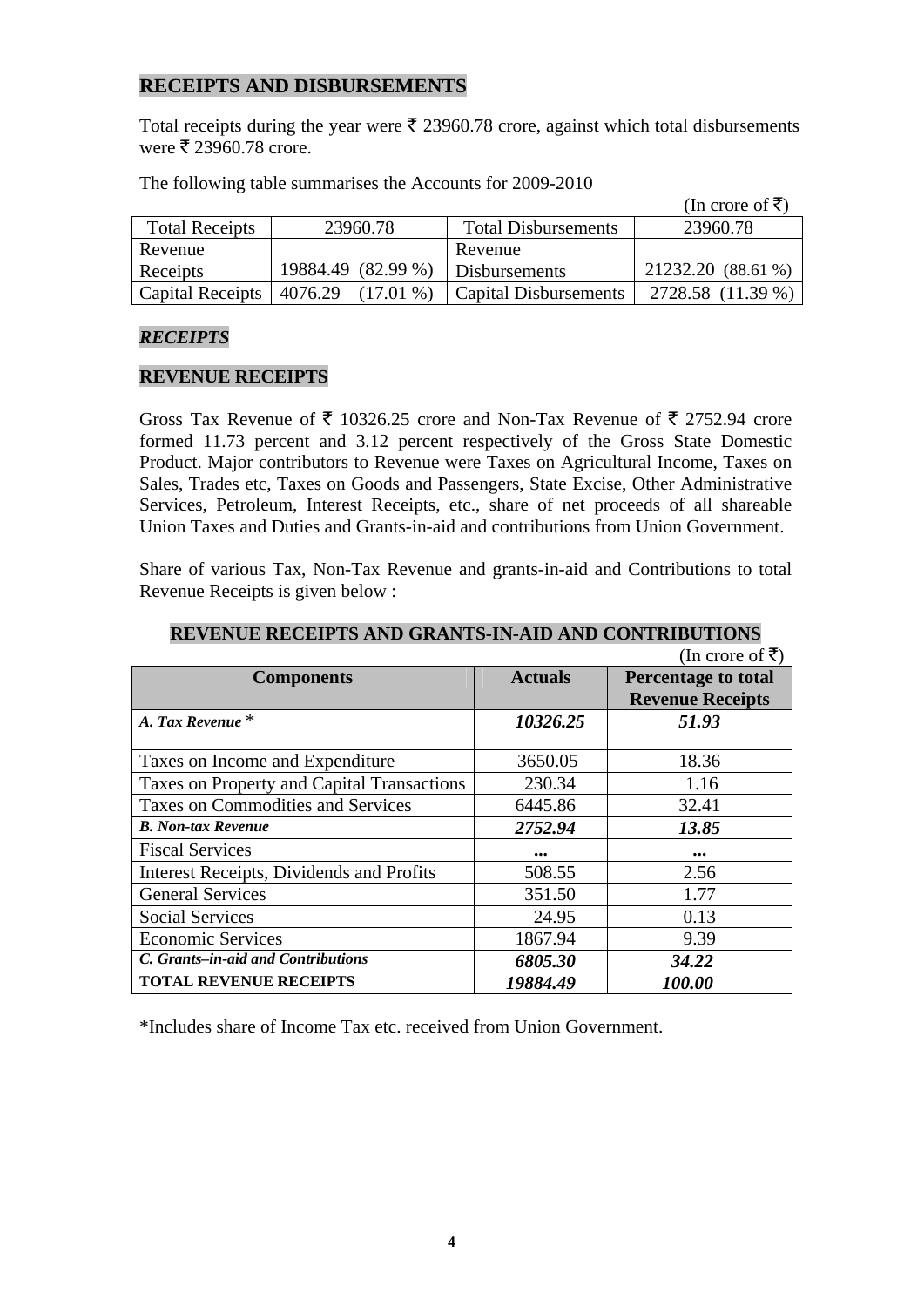## **PIE-CHART SHOWING THE REVENUE RECEIPTS AND GRANTS-IN-AID AND CONTRIBUTIONS**



## **CAPITAL RECEIPTS**

Compared to the Budget estimates of  $\bar{\tau}$  5776.72 crore, the actual receipts were  $\bar{\xi}$  4076.29 crore resulting in an overall decrease of  $\bar{\xi}$  1700.43 crore in Capital Receipts. This decrease was mainly under Borrowings and Other Liabilities.

#### *DISBURSEMENTS*

## **REVENUE DISBURSEMENTS**

Revenue Disbursement (net) was 24.12 percent of GSDP. It was less than Budget Estimates by  $\bar{\tau}$  2918.44 crore. Non-Plan Expenditure was less than Budget Estimates by  $\bar{\tau}$  1428.30 crore and Plan Expenditure was by  $\bar{\tau}$  1490.14 crore.

#### **CAPITAL DISBURSEMENTS**

Capital Disbursements were 3.10 percent of GSDP. It was less than Budget Estimates by  $\bar{\tau}$  1941.14 crore. Non-Plan Expenditure was less than Budget Estimates by  $\bar{\tau}$  3.14 crore and Plan Expenditure was by  $\bar{\tau}$  1938.00 crore.

#### **PLAN DISBURSEMENTS**

During the year 2009-2010, Plan Disbursements were  $\bar{\xi}$  5336.42 crore under State Plan,  $\bar{\tau}$  1053.80 crore under Centrally Sponsored Plan Schemes and  $\bar{\tau}$  424.66 crore under Central Sector Schemes.

#### **NON -PLAN DISBURSEMENTS**

Non-plan Disbursements during 2009-2010 were  $\bar{\tau}$  17145.90 crore, consisting of  $\bar{\xi}$  17063.29 crore under Revenue and  $\bar{\xi}$  82.61 crore under Capital.

Sectoral distribution of expenditure and its percentage to total Revenue Expenditure is given in next page :-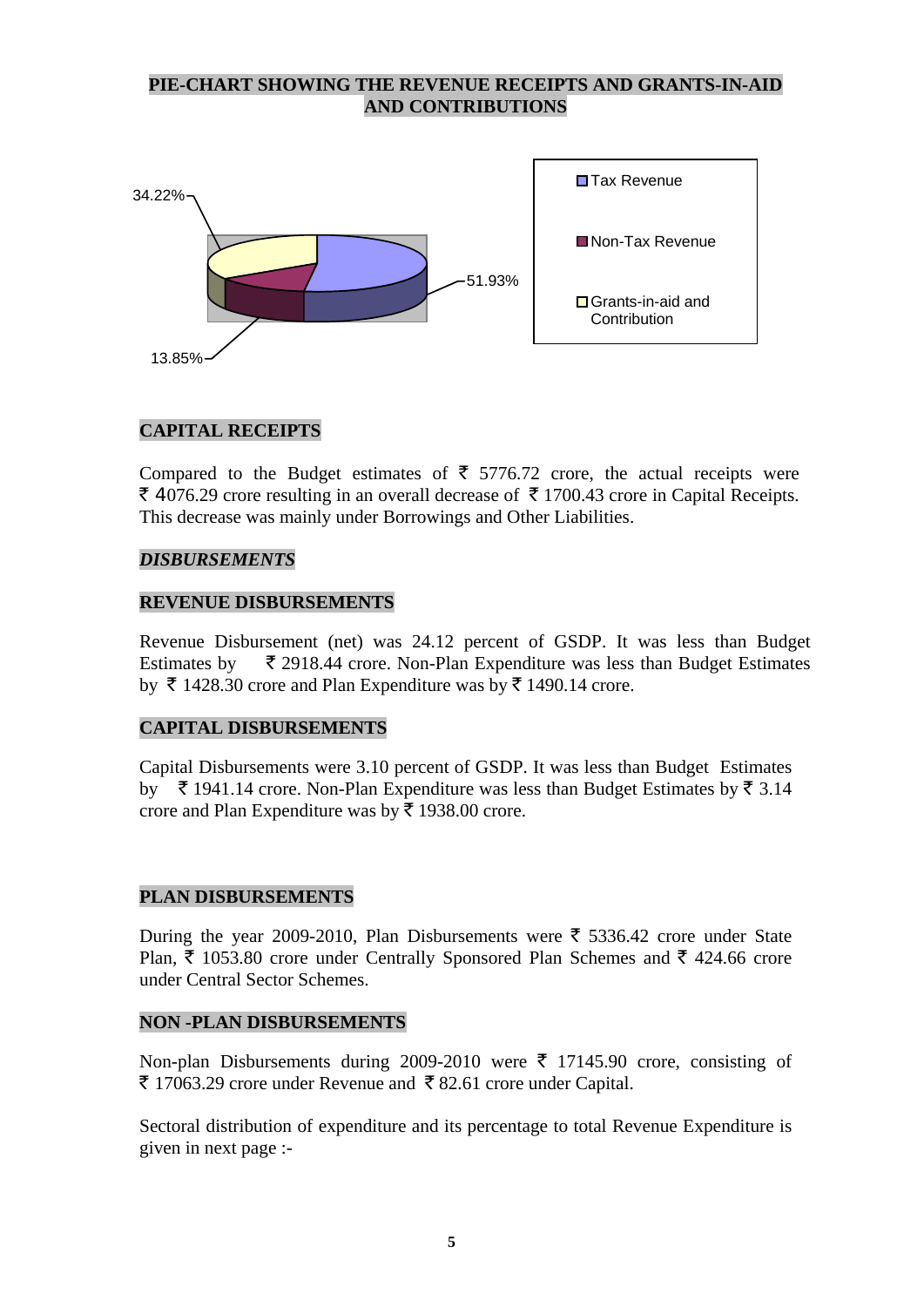## **SECTORAL DISTRIBUTION OF EXPENDITURE AND ITS PERCENTAGE TO TOTAL REVENUE EXPENDITURE**

|                                                        |               | (In crore of ₹)            |
|--------------------------------------------------------|---------------|----------------------------|
| <b>Components</b>                                      | <b>Amount</b> | <b>Percentage to Total</b> |
|                                                        |               | <b>Revenue Expenditure</b> |
| <b>A. Fiscal Services</b>                              | 197.64        | 0.93                       |
| Collection of Taxes on Income and<br>$\mathbf{i}$      | 0.00          | 0.00                       |
| Expenditure                                            |               |                            |
| $\mathbf{ii}$ )<br>Collection of Taxes on Property and | 124.73        | 0.59                       |
| Capital transactions                                   |               |                            |
| iii)<br>Collection of Taxes on                         | 71.98         | 0.34                       |
| <b>Commodities and Services</b>                        |               |                            |
| iv) Other Fiscal Services                              | 0.93          |                            |
| <b>B.</b> Organs of State                              | 153.45        | 0.72                       |
| C. Interest Payments and Servicing of                  | 1940.58       | 9.14                       |
| <b>Debt</b>                                            |               |                            |
| <b>D.</b> Administrative Services                      | 2905.51       | 13.68                      |
| <b>E. Pensions and Miscellaneous</b>                   | 3182.40       | 14.99                      |
| <b>General Services</b>                                |               |                            |
| <b>F. Social Services</b>                              | 8543.21       | 40.24                      |
| <b>G. Economic Services</b>                            | 3759.52       | 17.71                      |
| H. Grants-in-aid and Contributions                     | 549.89        | 2.59                       |
| <b>TOTAL EXPENDITURE</b>                               | 21232.20      | 100.00                     |
| (REVENUE ACCOUNT)                                      |               |                            |

## **PIE-CHART SHOWING DISTRIBUTION OF REVENUE EXPENDITURE UNDER MAJOR SEGMENTS**



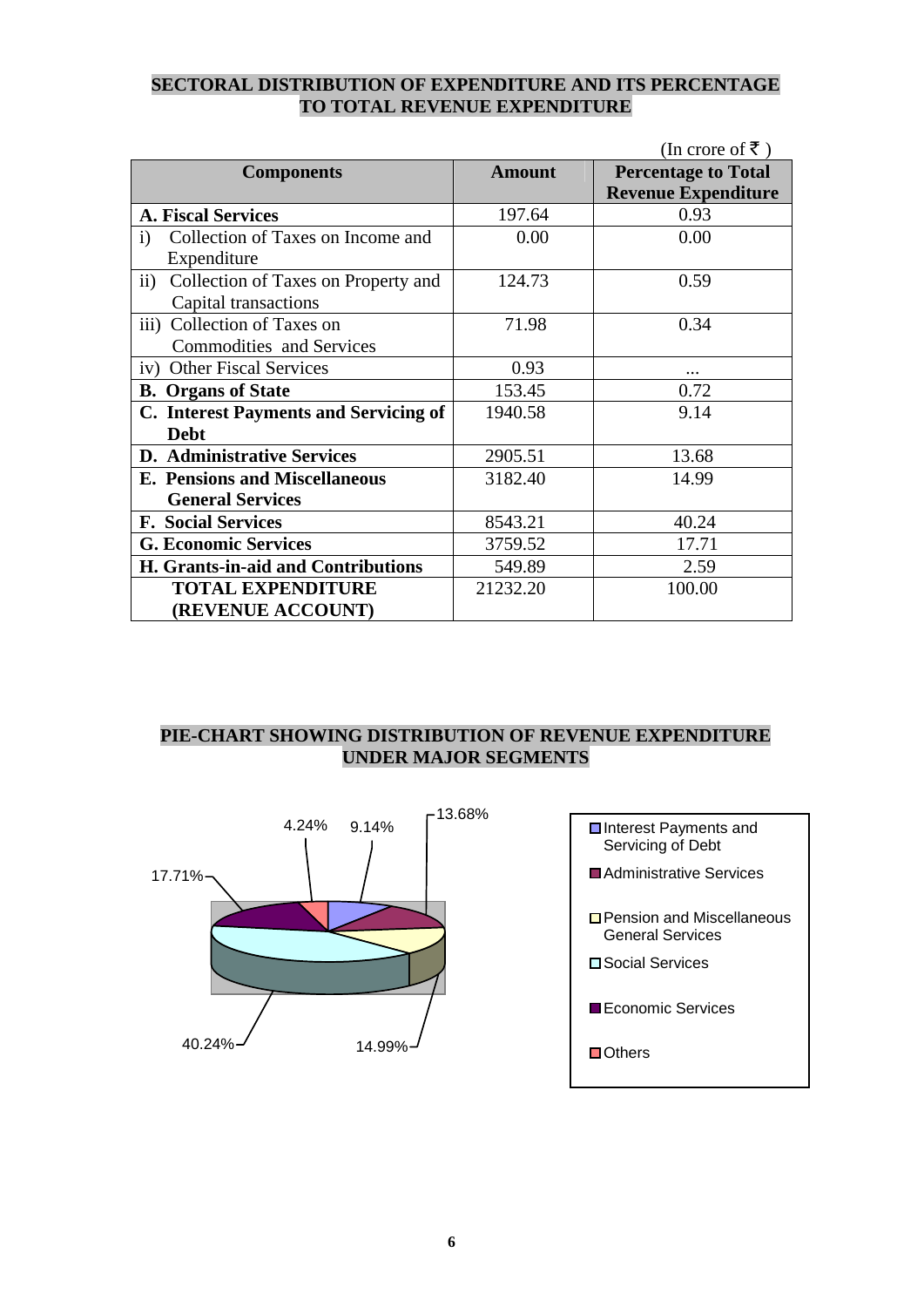## **TREND OF EXPENDITURE**

Trend of expenditure in some important sectors between 2005-2006 and 2009-2010 (5 years) is brought out below:-

|                                                        |         |                    |         |                           |         |                           |         |                                    | (In crore of | ₹)                        |
|--------------------------------------------------------|---------|--------------------|---------|---------------------------|---------|---------------------------|---------|------------------------------------|--------------|---------------------------|
| Sector                                                 | 2005-06 | $%$ of<br>BE<br>RE | 2006-07 | $%$ of<br><b>BE</b><br>RE | 2007-08 | $%$ of<br><b>BE</b><br>RE | 2008-09 | $%$ of<br>BE<br><b>RE</b>          | 2009-10      | $%$ of<br>BE<br><b>RE</b> |
| <b>B. Social Services</b>                              |         |                    |         |                           |         |                           |         |                                    |              |                           |
| Education,<br>$\ddot{1}$<br>Sports, Art<br>and Culture | 2515.60 | 71<br>67           | 2751.12 | 73<br>$\overline{71}$     | 3047.05 | 82<br>80                  | 3378.71 | 85<br>79                           | 4526.56      | 84<br>$\overline{83}$     |
| ii) Health $\&$<br>Family<br>Welfare                   | 399.18  | $\frac{64}{52}$    | 568.41  | $\frac{59}{56}$           | 653.26  | $\frac{55}{55}$           | 909.71  | $\frac{65}{65}$                    | 1496.42      | $\frac{88}{79}$           |
| <b>C. Economic Services</b>                            |         |                    |         |                           |         |                           |         |                                    |              |                           |
| Agriculture<br>$\ddot{i}$<br>and Allied<br>Activities  | 547.79  | 71<br>69           | 613.58  | $\overline{14}$<br>73     | 672.32  | 80<br>77                  | 896.96  | 86<br>85                           | 1169.49      | $\frac{81}{73}$           |
| ii) Rural<br>Development                               | 376.83  | 84<br>68           | 561.36  | 74<br>63                  | 785.76  | 97<br>93                  | 673.20  | 73<br>73                           | 813.49       | $\frac{89}{80}$           |
| iii) Irrigation<br>& Flood<br>Control                  | 218.66  | 93<br>87           | 269.22  | 86<br>85                  | 292.05  | 83<br>83                  | 310.77  | 81<br>80                           | 381.06       | 70<br>70                  |
| iv) Energy                                             | 322.59  | 87<br>87           | 290.94  | 176<br>95                 | 30.82   | 92<br>92                  | 0.08    | $\overline{0}$<br>$\boldsymbol{0}$ | 11.81        | $\frac{6}{6}$             |
| v) Transport                                           | 346.62  | 82<br>78           | 386.65  | 75<br>74                  | 503.72  | 99<br>86                  | 448.08  | 72<br>69                           | 566.45       | 81<br>79                  |
| vi) General<br>Economic<br>Services                    | 366.83  | $\frac{76}{75}$    | 405.37  | $\frac{88}{87}$           | 332.55  | 10<br>10                  | 246.62  | 57<br>56                           | 340.51       | 101<br>75                 |

## **STATEMENT OF REVENUE EXPENDITURE IN SELECTED SECTORS**

B.E=Budget Estimates R.E=Revised Estimates

## **DEBTS AND LIABILITIES**

Outstanding Public Debt at the end of 2009-2010 was  $\bar{\tau}$  19020.42 crore, comprising internal debt of  $\bar{\xi}$  16674.04 crore and loans and advances of  $\bar{\xi}$  2346.38 crore from Central Government. In addition Other Liabilities accounted under Public Account was ₹ 9444.30 crore.

The State also acts as a banker and trustee in respect of deposits like Small Savings Collections, Provident Funds and Deposits. There was an overall increase of  $\bar{\tau}$  1576.70 crore in respect of such liabilities of State Government during 2009-2010.

Interest payments on debt and Other Liabilities totaling  $\bar{\tau}$  1832.58 crore constituted 8.63 percent of Revenue Expenditure of  $\bar{\tau}$  21232.20 crore. Interest payments on public debts were  $\bar{\tau}$  1509.92 crore (Internal debt  $\bar{\tau}$  1352.49 crore and Loans and Advances from Central Governments  $\bar{\tau}$  157.43 crore) and  $\bar{\tau}$  322.66 crore on Other Liabilities. Expenditure on Account of Interest Payment increased by  $\bar{\xi}$  239.25 crore during 2009-2010 over the previous year.

Internal debt (Market Loan) of  $\bar{\tau}$  1909.76 crore raised during 2009-2010 was mainly used for **(i) discharge of debt obligations**  $\bar{\tau}$  **1007.56 crore and (ii) part payments of interest**  $\bar{\tau}$  **902.20 crore.**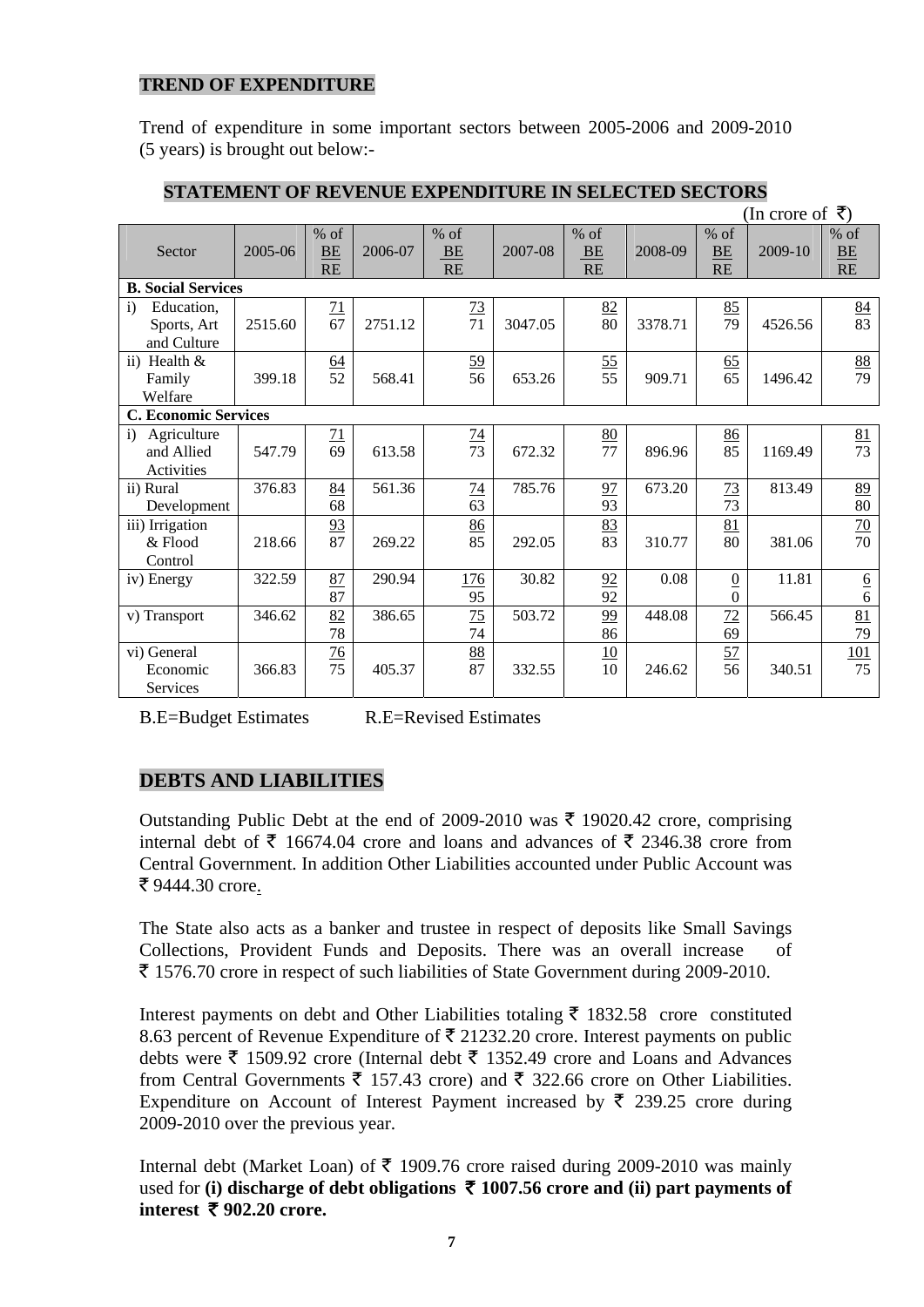## **INVESTMENTS AND RETURNS**

Total investments as share capital in non-financial Public Sector Undertakings (PSU) stood at  $\bar{\tau}$  2145.42 crore at the end of 2009-2010. Dividends received during the year were  $\bar{\tau}$  14.92 crore (i.e. 0.70%) on investment. During 2009-2010, investments in PSUs increased by  $\bar{\tau}$  66.29 crore while corresponding decrease in dividend income had been  $\bar{\bar{\mathcal{E}}}$  4.53 crore.

## **LOANS AND ADVANCES BY THE STATE GOVERNMENT**

Total Loans and Advances made by the State Government at the end of 2009-2010 was ` 2944.12 crore. Total loans and advances to Government Corporations/Companies, Non-Government Institutes, Local bodies etc., at the end of 2009-2010 stood at  $\bar{\xi}$  2365.88 crore. Recovery of principal amount aggregating to  $\bar{\xi}$  23.08 crore and interest on loan amounting to  $\bar{\xi}$  6.20 crore was in arrears at the end of 31<sup>st</sup> March 2010.

## **FINANCIAL ASSISTANCE TO LOCAL BODIES AND OTHERS**

Assistance to local bodies etc. during 2009-2010 was  $\bar{\tau}$  1143.05 crore. It increased from  $\bar{\xi}$  961.34 crore in 2005-2006 to  $\bar{\xi}$  1143.05 crore in 2009-2010 indicating 18.90 percent increase in the last five years. Educational institutions consumed the major portion of assistance  $\bar{\xi}$  4502.87 crore (93.40%) of the total grant of  $\bar{\xi}$  4821.01 crore during the five years from 2005-2006 to 2009-2010.

## **APPROPRIATION ACCOUNTS**

The Appropriation Accounts of the Government of Assam for the year 2009-2010 present the accounts of sums expended in the year ended 31 March 2010 compared with the sums specified in the schedules appended to the Appropriation Acts passed under Article 204 and 205 of the Constitution of India.

The Appropriation Accounts show that in the year 2009-2010, there was actual expenditure of  $\bar{\tau}$  24968.76 crore, comprising Revenue Expenditure of  $\bar{\tau}$  21232.62 crore, Capital Expenditure of  $\bar{\tau}$  2629.35 crore, Repayment of Debt of  $\bar{\tau}$  1007.56 crore and Loans and Advances by the State Government amounting  $\bar{\tau}$  99.23 crore. There were savings under Revenue/Capital Public Debt/Loans and Advances with reference to total grants allocated by the State Legislature.

(In crore of  $\bar{z}$ )

|                  |                | III $UUUUUI$   |               |                  |          |             |                  |
|------------------|----------------|----------------|---------------|------------------|----------|-------------|------------------|
| SI.              | Nature of      | Original grant | Supplementary | Re-appropriation | Total    | Actual      | Savings $(-)/$   |
| No.              | expenditure    |                | grant         |                  |          | expenditure | $Excesses(+)$    |
| 1.               | Revenue        |                |               |                  |          |             |                  |
|                  | Voted          | 27020.46       | 1561.22       | 58.18            | 28581.68 | 19261.43    | 9320.25<br>(-)   |
|                  | <b>Charged</b> | 2259.54        | 29.17         | 0.23             | 2288.71  | 1971.19     | 317.52<br>$(-)$  |
| $\overline{2}$ . | Capital        |                |               |                  |          |             |                  |
|                  | Voted          | 4625.10        | 964.74        | 8.14             | 5589.84  | 2629.35     | 2960.49<br>$(-)$ |
|                  | <b>Charged</b> |                | 0.12          | $\cdots$         | 0.12     | $\cdots$    | 0.12<br>$(-)$    |
| 3.               | Public Debt    |                |               |                  |          |             |                  |
|                  | <b>Charged</b> | 1009.55        | 25.16         | 31.00            | 1034.71  | 1007.56     | 27.15<br>$(-)$   |
| 4.               | and<br>Loans   |                |               |                  |          |             |                  |
|                  | Advances       |                |               |                  |          |             |                  |
|                  | Voted          | 81.45          | 36.78         | $\cdots$         | 118.23   | 99.23       | 19.00<br>$(-)$   |
|                  | <b>Charged</b> | $\cdots$       | $\cdots$      |                  |          | $\cdots$    |                  |
|                  | <b>Total</b>   | 34996.10       | 2617.19       | 97.55            | 37613.29 | 24968.76    | 12644.53<br>(-)  |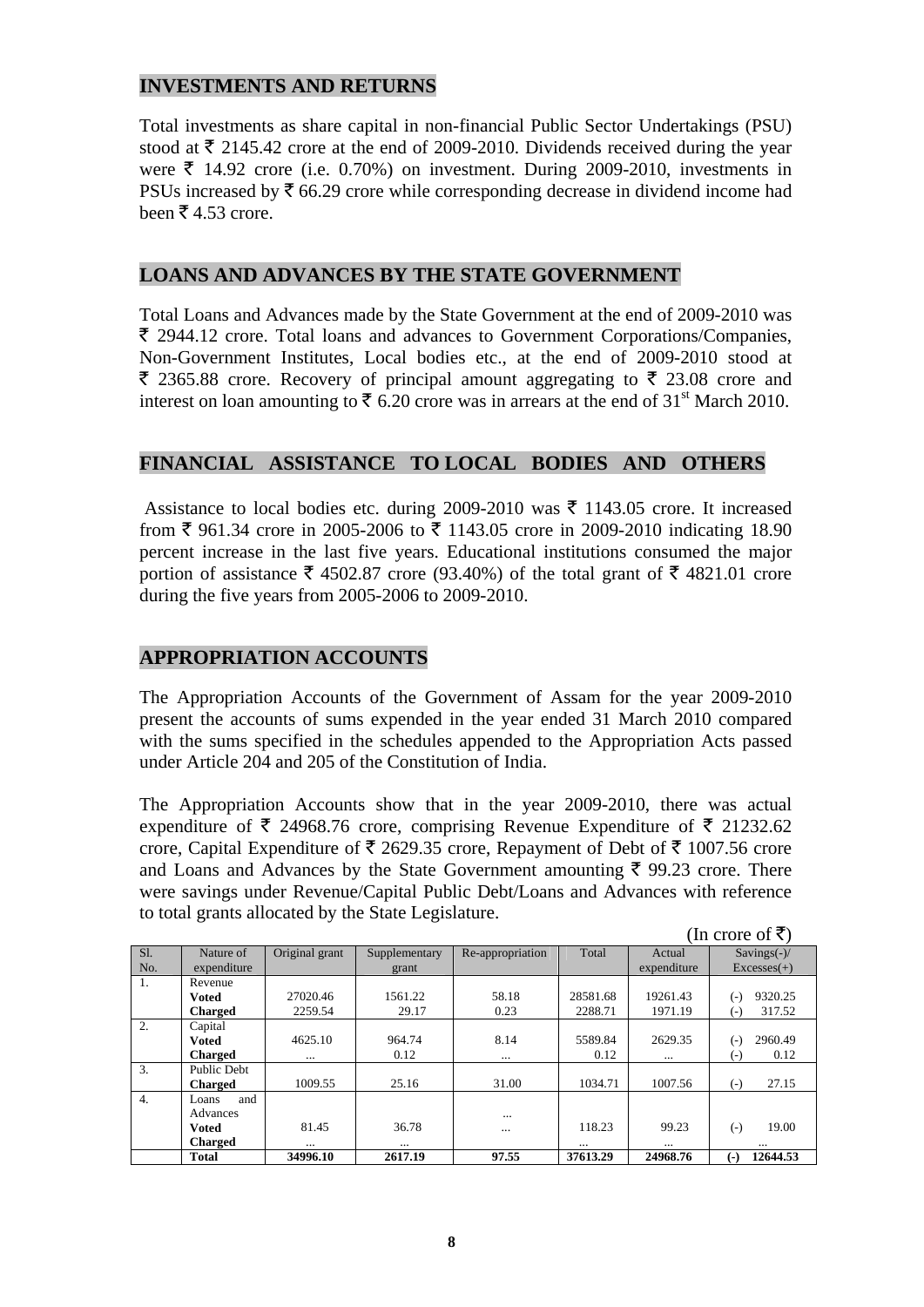Details of persistent savings on a few selected grants/appropriations for last five years are given below:-

|                        |                                                                             |                   | (In crore of ₹)                 |
|------------------------|-----------------------------------------------------------------------------|-------------------|---------------------------------|
| Year                   | Grant No.                                                                   | Total             | Percentage of<br>Savings $(-)/$ |
|                        | Major Head                                                                  | allocation        | Excess $(+)$ to<br>total grant  |
|                        |                                                                             |                   |                                 |
|                        | 25- Miscellaneous General Services (Revenue)                                |                   |                                 |
|                        | 2070- Other Administrative Services                                         |                   |                                 |
|                        | 2075- Miscellaneous General Services                                        |                   |                                 |
|                        | 2235- Social Security and Welfare                                           |                   |                                 |
| 2005-2006              | D <sub>O</sub>                                                              | 6.64              | $(-)$ 95.48                     |
| 2006-2007              | D <sub>O</sub>                                                              | 6.37              | $(-)$ 95.13                     |
| 2007-2008              | D <sub>O</sub>                                                              | 6.37              | $(-)$ 94.98                     |
| 2008-2009<br>2009-2010 | D <sub>O</sub><br>D <sub>O</sub>                                            | 504.48<br>3886.42 | $(-)$ 99.89<br>$(-)$ 63.64      |
|                        |                                                                             |                   |                                 |
|                        | 29- Medical and Public Health (Revenue)<br>2210- Medical and Public Health. |                   |                                 |
|                        | 2211- Family Welfare.                                                       |                   |                                 |
|                        | 2215- Water Supply and Sanitation                                           |                   |                                 |
| 2005-2006              | DO                                                                          | 774.43            | 47.81<br>$(-)$                  |
| 2006-2007              | D <sub>O</sub>                                                              | 1029.05           | 44.23<br>$(-)$                  |
| 2007-2008              | D <sub>O</sub>                                                              | 1257.16           | $(-)$ 50.85                     |
| 2008-2009              | D <sub>O</sub>                                                              | 1455.83           | $(-)$ 40.04                     |
| 2009-2010              | <b>DO</b>                                                                   | 1797.14           | $(-)$ 21.06                     |
|                        |                                                                             |                   |                                 |
|                        | 39-Social Security, Welfare and Nutrition (Revenue)                         |                   |                                 |
|                        | 2235-Social Security and Welfare (S.W)<br>2236-Nutrition                    |                   |                                 |
| 2005-2006              | <b>DO</b>                                                                   | 473.85            | $(-)$ 31.57                     |
| 2006-2007              | <b>DO</b>                                                                   | 487.64            | $(-)$ 62.48                     |
| 2007-2008              | D <sub>O</sub>                                                              | 794.86            | $(-)$ 68.07                     |
| 2008-2009              | D <sub>O</sub>                                                              | 1015.40           | $(-) 63.22$                     |
| 2009-2010              | <b>DO</b>                                                                   | 1553.13           | $(-)$ 57.41                     |
|                        |                                                                             |                   |                                 |
|                        | 17-Administrative and Functional Building (Capital)                         |                   |                                 |
|                        | 4058- C.O. on Stationery and Printing                                       |                   |                                 |
|                        | 4059- C.O. on Public Works                                                  |                   |                                 |
|                        | 4202- C.O. on Medical and Public Health                                     |                   |                                 |
|                        | 4211- C.O. on Family Welfare                                                |                   |                                 |
|                        | 4225- C.O. on Welfare of SC/ST/OBC<br>4250- C.O. on Other Social Services   |                   |                                 |
| 2005-2006              | D <sub>O</sub>                                                              | 47.74             | $(-)$ 46.67                     |
| 2006-2007              | D <sub>O</sub>                                                              | 58.48             | $(-)$ 54.46                     |
| 2007-2008              | D <sub>O</sub>                                                              | 71.65             | $(-)$ 57.60                     |
| 2008-2009              | D <sub>O</sub>                                                              | 67.60             | $(-)$ 52.14                     |
| 2009-2010              | D <sub>O</sub>                                                              | 86.14             | $(-)$ 24.04                     |
|                        |                                                                             |                   |                                 |
|                        | 63- Water Resources (Capital)                                               |                   |                                 |
|                        | 4711- C.O. on Flood Control                                                 |                   |                                 |
| 2005-2006              | D <sub>O</sub>                                                              | 121.05            | $(-)$ 60.26                     |
| 2006-2007              | D <sub>O</sub>                                                              | 150.47            | $(-)$ 18.23                     |
| 2007-2008              | D <sub>O</sub>                                                              | 205.50            | $(-)$ 56.61                     |
| 2008-2009              | D <sub>O</sub>                                                              | 488.09            | 62.68<br>$(-)$                  |
| 2009-2010              | D <sub>O</sub>                                                              | 1105.55           | $(-) 74.92$                     |

## **PERSISTENCE SAVINGS IN SELECTED GRANTS**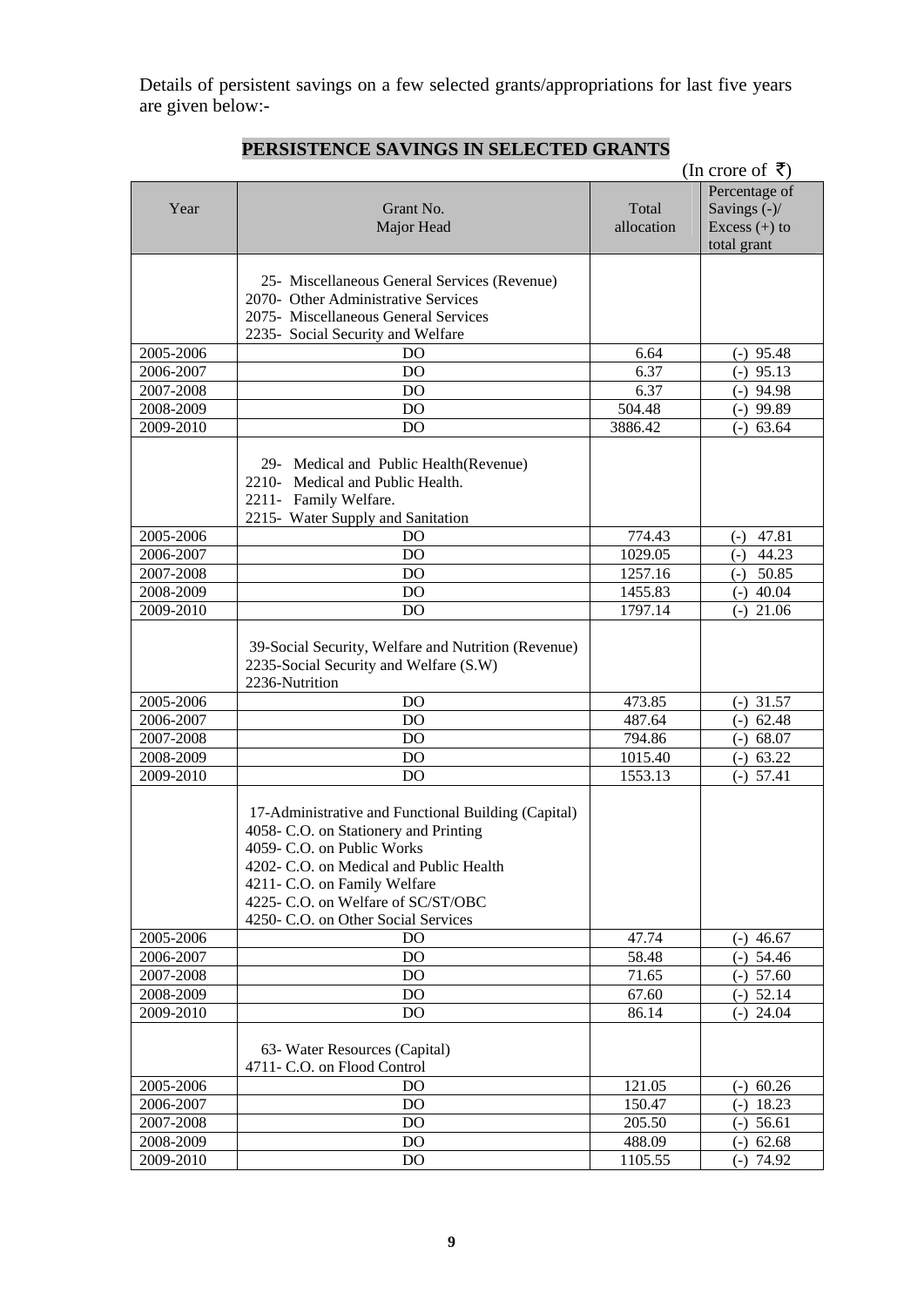## **RECONCILIATION OF ACCOUNTS**

Accuracy and reliability of accounts depend, among other things, on timely reconciliation of the departmental figures with the accounts figures.

Before Annual Accounts are finalised, the Controlling Officers are required to reconcile the departmental accounts figures with those booked in accounts compiled by the Principal Accountant General. The reconciliation of accounts is to be done quarterly. During 2009-2010, out of 68 Controlling Officers, 10 Controlling Officers reconciled their accounts (expenditure figures) fully, 27 Controlling Officers reconciled partly while 31 Controlling Officers did not reconcile the accounts (expenditure figures) at all. In case of receipts, out of 68 controlling officer, 02 controlling officer reconciled the receipt figures, 66 Controlling Officers did not reconcile the accounts (receipts figures) at all. The following controlling officers did not attend to the reconciliation work at all :

| Sl.          | <b>Controlling Officer</b>            | SI. | <b>Controlling Officer</b>            |
|--------------|---------------------------------------|-----|---------------------------------------|
| No.          |                                       | No. |                                       |
| $\mathbf{1}$ | Secy., Governor's Secretariat Deptt.  | 17. | Secy., Food & Civil Supplies Deptt.   |
|              |                                       |     |                                       |
| 2.           | Secy., Personnel (A) Deptt.           | 18  | Secy., Chief Minister's Sectt. Deptt. |
| 3.           | Secy., Secretariat Administration (A) | 19  | Secy., Minority Development Deptt.    |
|              | Deptt.                                |     |                                       |
| 4.           | Secy., Finance Deptt.                 | 20  | Secy., Finance (Control) Deptt.       |
| 5.           | Secy., Personnel Deptt.               | 21  | Secy., Irrigation Deptt.              |
| 6.           | Secy., Judicial Deptt.                | 22  | Secy., Industries Deptt.              |
| 7.           | Secy., Finance (Taxation) Deptt.      | 23  | Secy., Planning & Development Deptt.  |
| 8            | Secy., Tribal Areas & Welfare of      | 24  | Secy., Animal Husbandry Deptt.        |
|              | Backward Classes (WPT&BC)             |     |                                       |
|              | Deptt.                                |     |                                       |
| 9.           | Secy., General Administration Deptt.  | 25  | Secy., Fishery Development Deptt.     |
| 10.          | Secy., Hill Area Deptt.               | 26  | Secy., Water Resources Deptt.         |
| 11.          | Secy., Home (A) Deptt.                | 27  | Secy., Tourism Deptt.                 |
| 12.          | Secy., Home (B) Deptt.                | 28  | Secy., Municipal Administration       |
|              |                                       |     | (Panchayati) Deptt.                   |
| 13.          | Secy., Administration Reforms         | 29  | Secy., Finance (Budget) Deptt.        |
|              | (Training) Deptt.                     |     |                                       |
|              | Secy., Pension & Public Grievance     | 30  | Secy., Finance (A&F) Deptt.           |
| 14.          | Deptt.                                |     |                                       |
| 15.          | Secy., Health & F.W. Deptt.           | 31  | Secy., Information and Technology     |
|              |                                       |     | Deptt.                                |
| 16.          | Secy., Public Health Engineer Deptt.  |     |                                       |

## **SUBMISSION OF ACCOUNTS BY TREASURIES**

Late submission of monthly accounts has been a regular feature of the Treasuries in Assam. Out of the 708 (59 X 12) monthly accounts (both Cash Accounts and List of Payments) submitted to the Accountant General (A&E) during the year 2009-2010 only 238 monthly accounts were received on due date. The remaining 470 monthly accounts were received with a delay ranging from a minimum of 1 day to a maximum of 136 days.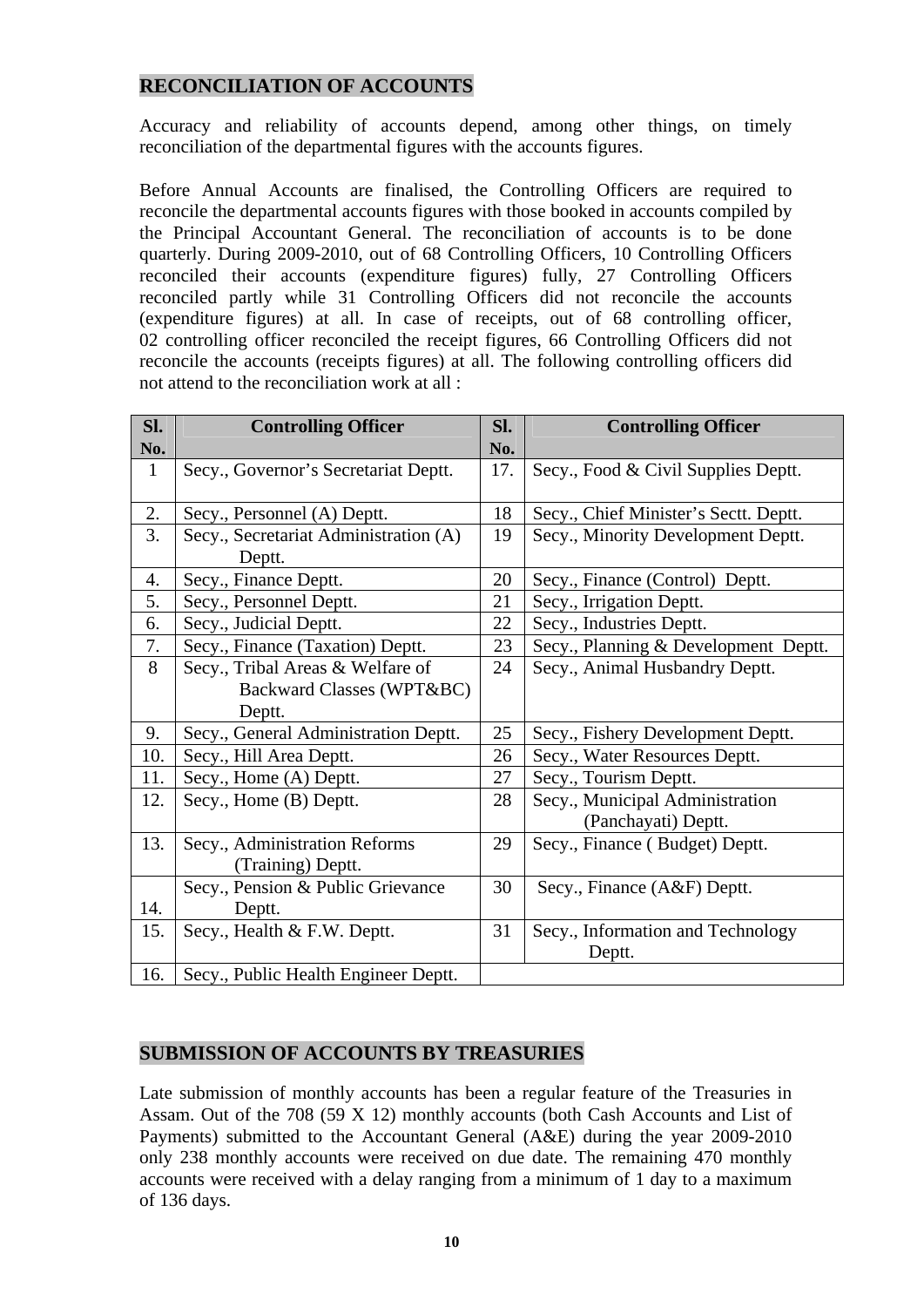## *CHAPTER – III*

## **TRENDS IN GOVERNMENT REVENUE AND EXPENDITURE**

Trends in Government Revenue Receipts and Revenue Expenditure from 2005-2006 to 2009-2010 (5 years period) are given below :

## *REVENUE RECEIPTS*

|          | (In crore of ₹)              |                                  |                                                       |                                            |              |                                                                               |  |  |
|----------|------------------------------|----------------------------------|-------------------------------------------------------|--------------------------------------------|--------------|-------------------------------------------------------------------------------|--|--|
| Year     | <b>Tax</b><br><b>Revenue</b> | <b>Non Tax</b><br><b>Revenue</b> | <b>Grants-</b><br>in-aid<br>and<br>Contri<br>-butions | Gross<br><b>Revenue</b><br><b>Receipts</b> | *GSDP        | Percentage<br>of Gross<br><b>Revenue</b><br><b>Receipts to</b><br><b>GSDP</b> |  |  |
| $2005 -$ | 6288.99                      | 1459.28                          | 4297.12                                               | 12045.39                                   | 47113.33 Adv | 25.57                                                                         |  |  |
| 2006     |                              |                                  |                                                       |                                            |              |                                                                               |  |  |
| 2006-    | 7382.31                      | 1859.27                          | 4425.37                                               | 13666.95                                   | 63428.00 AA  | 21.55                                                                         |  |  |
| 2007     |                              |                                  |                                                       |                                            |              |                                                                               |  |  |
| $2007 -$ | 8277.71                      | 2134.59                          | 4912.63                                               | 15324.92                                   | 72700.47 Adv | 21.08                                                                         |  |  |
| 2008     |                              |                                  |                                                       |                                            |              |                                                                               |  |  |
| 2008-    | 9340.11                      | 2271.90                          | 6465.03                                               | 18077.04                                   | 77506.00 Adv | 23.32                                                                         |  |  |
| 2009     |                              |                                  |                                                       |                                            |              |                                                                               |  |  |
| 2009-    | 10326.25                     | 2752.94                          | 6805.30                                               | 19884.49                                   | 88023.00 Adv | 22.59                                                                         |  |  |
| 2010     |                              |                                  |                                                       |                                            |              |                                                                               |  |  |

## *REVENUE EXPENDITURE*

| (In crore of ₹) |                                     |                      |              |                                    |                      |             |                                                      |  |
|-----------------|-------------------------------------|----------------------|--------------|------------------------------------|----------------------|-------------|------------------------------------------------------|--|
|                 |                                     |                      |              | Percentage increase over last year |                      | Percent     |                                                      |  |
| Year            | Revenue<br>Expenditure<br>(Actuals) | Total<br>Expenditure | *GSDP        | Revenue<br>Expenditure             | Total<br>Expenditure | <b>GSDP</b> | age of<br>Total<br>Expend<br>iture to<br><b>GSDP</b> |  |
| $2005 -$        | 10536.31                            | 11727.26             | 47113.33 Adv | 3.00                               | $(-)$ 12.38          | 8.23        | 24.89                                                |  |
| 2006            |                                     |                      |              |                                    |                      |             |                                                      |  |
| 2006-<br>2007   | 11456.53                            | 12990.14             | 63428.00 AA  | 8.73                               | 10.77                | 34.63       | 20.48                                                |  |
| 2007-           | 12744.16                            | 14575.16             | 72700.47 Adv | 11.24                              | 12.20                | 14.62       | 20.05                                                |  |
| 2008            |                                     |                      |              |                                    |                      |             |                                                      |  |
| 2008-           | 14243.33                            | 16705.08             | 77506.00 Adv | 11.76                              | 14.61                | 6.61        | 21.55                                                |  |
| 2009            |                                     |                      |              |                                    |                      |             |                                                      |  |
| 2009-           | 21232.20                            | 23960.78             | 88023.00 Adv | 49.07                              | 43.43                | 13.57       | 27.22                                                |  |
| 2010            |                                     |                      |              |                                    |                      |             |                                                      |  |

\* GSDP - AA: Quick, Adv: Advance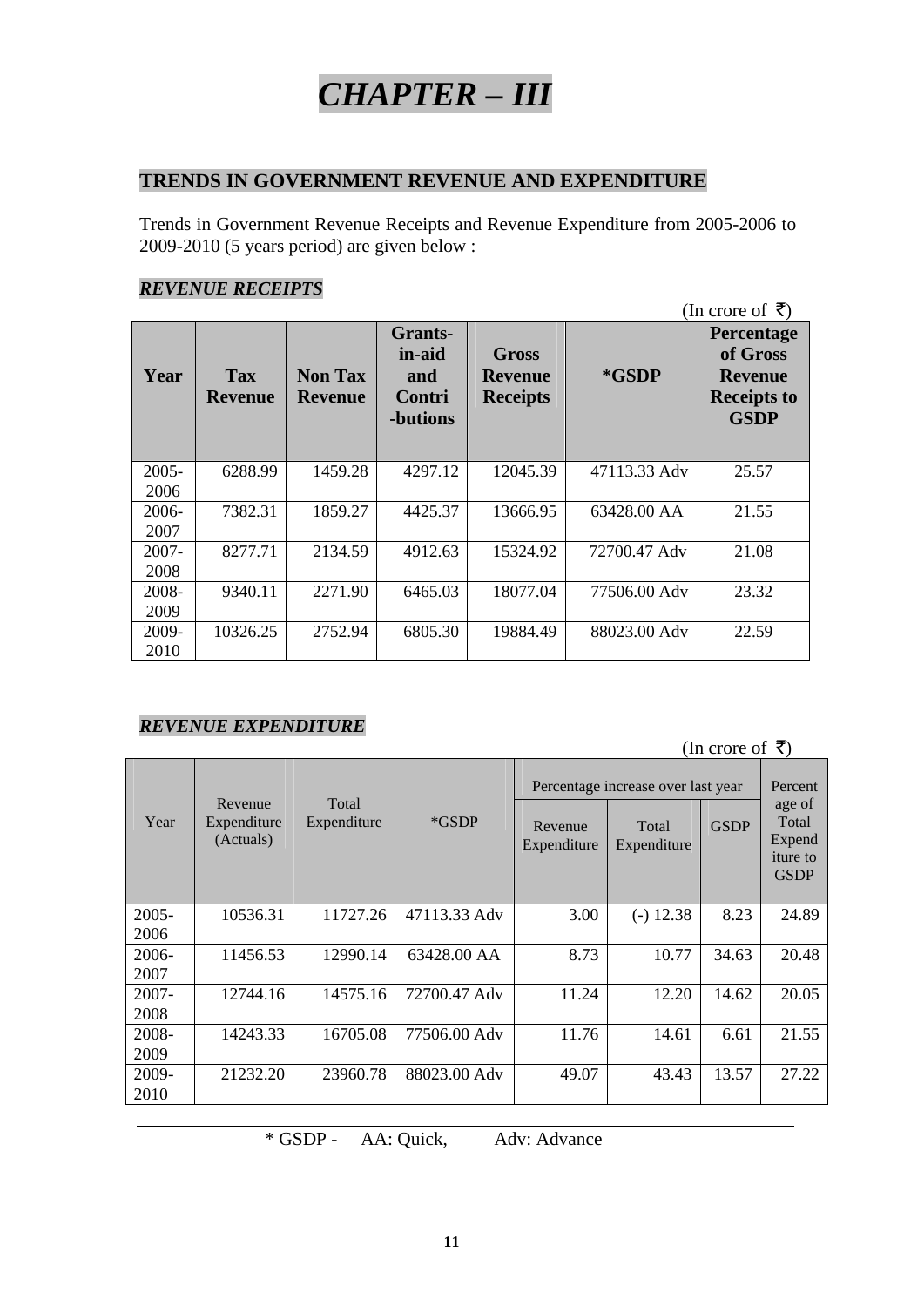The overall increase in the Government's total expenditure during 2009-2010 compared to 2005-2006 (5 Years) has been  $\bar{\tau}$  12233.52 crore. Growth in major areas of Revenue Expenditure is shown in the following table :

|                                                            |           |           |           |           |           | (In crore of ₹)                                          |
|------------------------------------------------------------|-----------|-----------|-----------|-----------|-----------|----------------------------------------------------------|
| Areas of<br>expenditure                                    | 2005-2006 | 2006-2007 | 2007-2008 | 2008-2009 | 2009-2010 | Percentage<br>increase in<br>2009-2010<br>over last year |
| <b>Interest Payments</b><br>and Servicing of<br>Debt       | 1654.12   | 1691.67   | 1716.24   | 1701.33   | 1940.58   | 14.06                                                    |
| and<br>Pension<br>Miscellaneous<br><b>General Services</b> | 1011.99   | 1178.39   | 1341.18   | 1438.30   | 3182.40   | 121.26                                                   |
| Administrative<br><b>Services</b>                          | 1301.42   | 1211.12   | 1631.49   | 1886.06   | 2905.51   | 54.05                                                    |
| Agriculture<br>and<br><b>Allied Activities</b>             | 547.79    | 613.58    | 672.32    | 896.96    | 1169.49   | 30.38                                                    |
| Science<br>and<br>Technology                               | 1.72      | 2.01      | 5.68      | 18.94     | 18.30     | $(-)$ 3.38                                               |

## *GOVERNMENT ACCOUNT*

Under the system of book-keeping followed in Government Accounts, the amounts booked under revenue, capital and other transactions of the Government, balances of which are not carried forward from year to year in the accounts, are closed to a single head called "Government Account". The balances under this head represent the cumulative result of all such transactions so that after adding thereto the balance under Public Debt, Loans and Advances, Small Savings, Provident Funds, Reserve Fund, Deposits and Advances, Suspense and Miscellaneous etc., (other than Miscellaneous Government Account), Remittance and Contingency Fund, the closing cash balance at the end of the year may be worked out and proved. The details of the ledger "Government Account" for the past five years are given below : -

|          | In crore of $\leq$ ) |               |                |        |               |            |                                                            |            |                                                   |  |
|----------|----------------------|---------------|----------------|--------|---------------|------------|------------------------------------------------------------|------------|---------------------------------------------------|--|
| Year     |                      | Revenue Heads |                |        | Capital Heads |            | Deficit (-)<br>Other<br>Heads<br>/Surplus<br>$(+)$ for the |            | Cumulative<br>Deficit $(-)$ /<br>Surplus<br>$(+)$ |  |
|          | Receipts             | Disburs-      | Deficit(- $)/$ | Recei- | Disbur-       | Deficit    | Deficit                                                    | Year       | at the end of                                     |  |
|          |                      | ements        | $Surplus(+)$   | pts    | sements       | $(-)$      | $(-)/$                                                     |            | the year                                          |  |
|          |                      |               |                |        |               | /Surplus   | Surplus                                                    |            |                                                   |  |
|          |                      |               |                |        |               | $(+)$      | $(+)$                                                      |            |                                                   |  |
| $2005 -$ | 12045.39             | 10536.31      | $+1509.08$     |        | 1085.32       | $-1085.32$ | 0.00                                                       | 423.76     | - 12539.83                                        |  |
| 2006     |                      |               |                |        |               |            |                                                            |            |                                                   |  |
| 2006-    | 13666.95             | 11456.53      | $+2210.42$     |        | 1452.98       | $-1452.98$ | 0.00                                                       | 757.44     | - 11782.39                                        |  |
| 2007     |                      |               |                |        |               |            |                                                            |            |                                                   |  |
| $2007 -$ | 15324.92             | 12744.16      | $+2580.76$     |        | 1688.11       | $-1688.11$ | 0.00                                                       | 892.65     | - 10889.74                                        |  |
| 2008     |                      |               |                |        |               |            |                                                            |            |                                                   |  |
| 2008-    | 18077.04             | 14243.33      | $+3833.71$     |        | 2373.01       | $-2373.01$ | 0.00                                                       | 1460.70    | $-9429.04$                                        |  |
| 2009     |                      |               |                |        |               |            |                                                            |            |                                                   |  |
| 2009-    | 19884.49             | 21232.20      | $-1347.71$     |        | 2629.35       | $-2629.35$ | 0.00                                                       | $-3977.06$ | $-13406.10$                                       |  |
| 2010     |                      |               |                |        |               |            |                                                            |            |                                                   |  |

 $(\text{In area of } \mathcal{F})$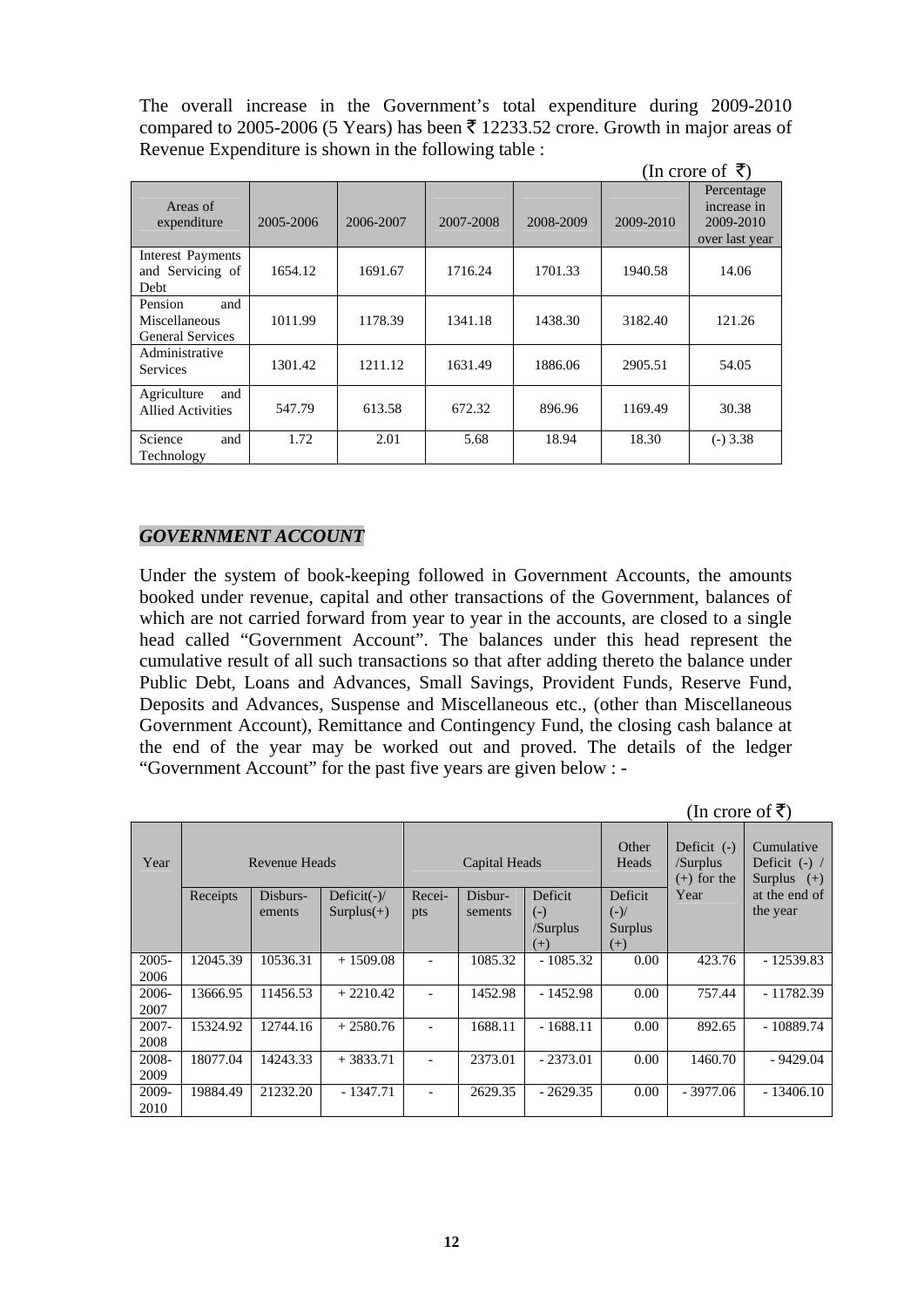## **LIABILITIES**

Liabilities of the State Government increased by  $\bar{\tau}$  9837.13 crore from  $\bar{\tau}$  18627.59 crore in 2005-2006 to  $\bar{\tau}$  28464.72 crore during 2009-2010. Public Debt comprising of internal debt of the State Government and Loans and Advances from the Central Government increased by ₹ 4463.56 crore from ₹ 14556.86 crore in 2005-2006 to ₹ 19020.42 crore at the end of the year 2009-2010. Article 293 of the Constitution of India empowers the State Government to borrow on the security of the Consolidated Fund of the State within such limits, if any, as may be from time to time fixed by the State Legislature. Details of the Public Debt and total liabilities of the State Government are as under.

| (In crore of ₹) |  |
|-----------------|--|
|                 |  |

| Year     | Internal<br><b>Debt</b> | Loans $&$<br>Advances<br>from Central<br>Government | Total<br>Public<br>Debt | Small<br>Savings,<br>Provident<br>Funds,<br>etc. | Other<br>obligations | Total<br>liabilities* | GSDP#        | Percen-<br>tage of<br>total<br>liability<br>to GSDP |
|----------|-------------------------|-----------------------------------------------------|-------------------------|--------------------------------------------------|----------------------|-----------------------|--------------|-----------------------------------------------------|
| $2005 -$ | 11681.84                | 2875.02                                             | 14556.86                | 3265.39                                          | 805.34               | 18627.59              | 47113.33 Adv | 39.54                                               |
| 2006     |                         |                                                     |                         |                                                  |                      |                       |              |                                                     |
| $2006 -$ | 12402.53                | 2775.31                                             | 15177.84                | 3614.78                                          | 1060.61              | 19853.23              | 63428.00 AA  | 31.30                                               |
| 2007     |                         |                                                     |                         |                                                  |                      |                       |              |                                                     |
| $2007 -$ | 13032.55                | 2708.44                                             | 15740.99                | 3932.74                                          | 1363.55              | 21037.28              | 72700.47 Adv | 28.94                                               |
| 2008     |                         |                                                     |                         |                                                  |                      |                       |              |                                                     |
| 2008-    | 15198.13                | 2639.57                                             | 17837.70                | 4322.97                                          | 2080.77              | 24241.44              | 77506.00 Adv | 31.28                                               |
| 2009     |                         |                                                     |                         |                                                  |                      |                       |              |                                                     |
| 2009-    | 16674.04                | 2346.38                                             | 19020.42                | 4812.51                                          | 4631.79              | 28464.72              | 88023.00 Adv | 32.34                                               |
| 2010     |                         |                                                     |                         |                                                  |                      |                       |              |                                                     |

#### **LIABILITIES OF THE STATE GOVERNMENT**.



\* Public Debt, Small savings, Provident Funds, Non-interest bearing obligations such as deposits of Local Funds, Other earmarked funds.

\_\_\_\_\_\_\_\_\_\_\_\_\_\_\_\_\_\_\_\_\_\_\_\_\_\_\_\_\_\_\_\_\_\_\_\_\_\_\_\_\_\_\_\_\_\_\_\_\_\_\_\_\_\_\_\_\_\_\_\_\_\_\_\_\_\_\_\_

# GSDP - AA : Quick, Adv : Advance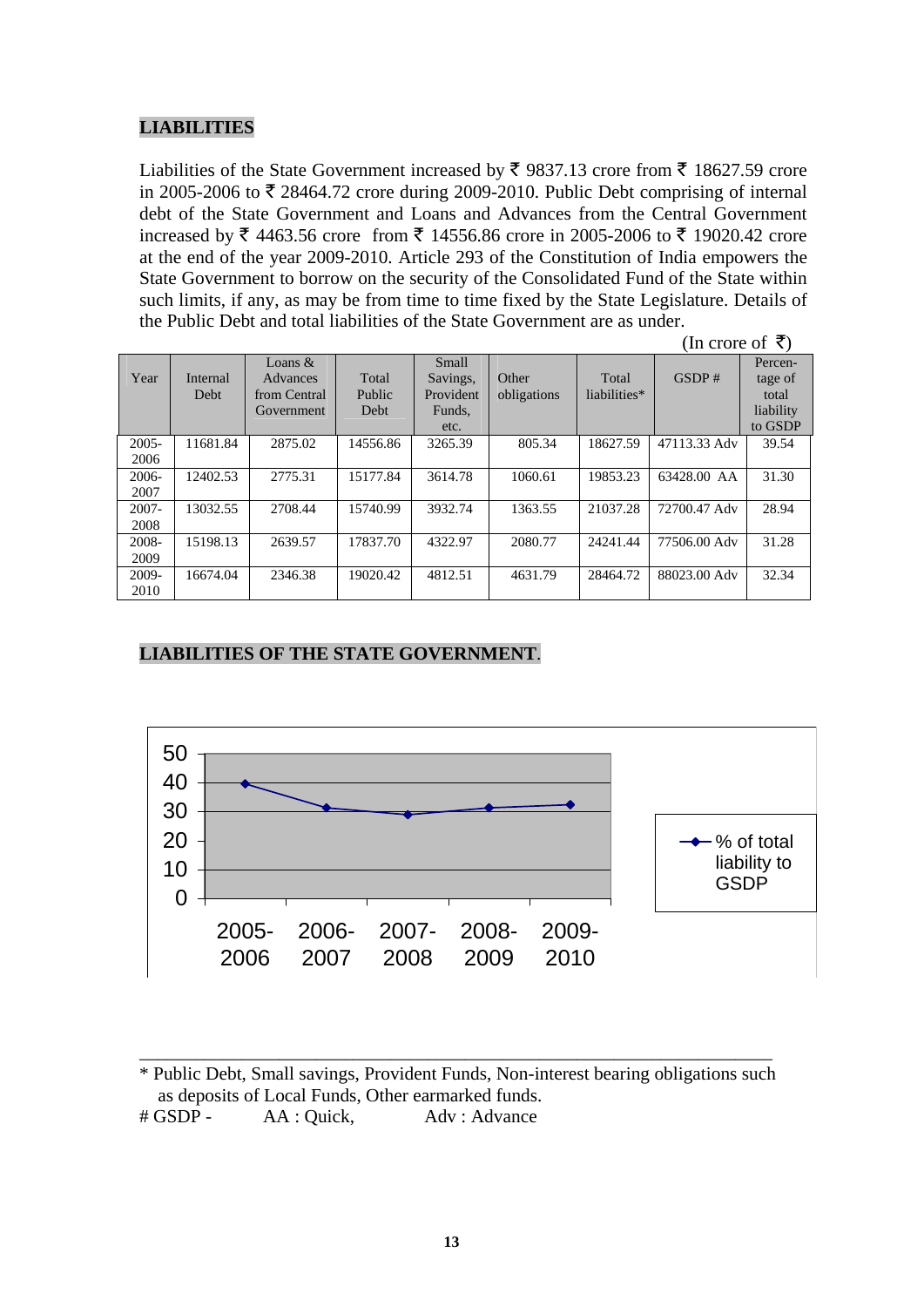## *STATE PROVIDENT FUND*

The details of transactions from the State Provident Fund are shown in the following table.

|           |                    |          |          |                                         |                    | (In crore of ₹)                         |
|-----------|--------------------|----------|----------|-----------------------------------------|--------------------|-----------------------------------------|
| Year      | Opening<br>Balance | Receipts | Payments | <b>Net</b><br>Accretion<br>for the year | Closing<br>Balance | Interest<br>charged on<br>balance of PF |
| 2005-2006 | Cr 2698.92         | 595.01   | 218.19   | 376.82                                  | Cr 3075.74         | 287.72                                  |
| 2006-2007 | Cr 3075.74         | 544.47   | 191.78   | 352.69                                  | Cr 3428.44         | 224.93                                  |
| 2007-2008 | Cr 3428.44         | 587.94   | 262.48   | 325.46                                  | Cr 3753.90         | 255.80                                  |
| 2008-2009 | Cr 3753.90         | 607.73   | 205.30   | 402.43                                  | Cr 4156.33         | 277.47                                  |
| 2009-2010 | Cr 4156.33         | 736.46   | 233.32   | 503.14                                  | Cr 4659.47         | 320.80                                  |



#### *GUARANTEES*

The position of guarantees given by the State Government for the payment of capital, loans and interest thereon raised by Statutory Corporations, Government Companies/ Corporations, Co-operative Societies, etc is given below:-

| (In crore of $\bar{\tau}$ ) |  |
|-----------------------------|--|
|-----------------------------|--|

| At the end of<br>the year | <b>Amount Guaranteed</b><br>(Principal only) | Amount outstanding |          |  |
|---------------------------|----------------------------------------------|--------------------|----------|--|
|                           |                                              | Principal          | Interest |  |
| 2005-2006                 | 1727.43                                      | 1220.56            | 52.39    |  |
| 2006-2007                 | 1562.86                                      | 863.49             | 40.92    |  |
| 2007-2008                 | 1188.72                                      | 897.63             | 53.68    |  |
| 2008-2009                 | 1092.34                                      | 735.42             | 60.45    |  |
| 2009-2010                 | 592.71                                       | 245.96             | 52.56    |  |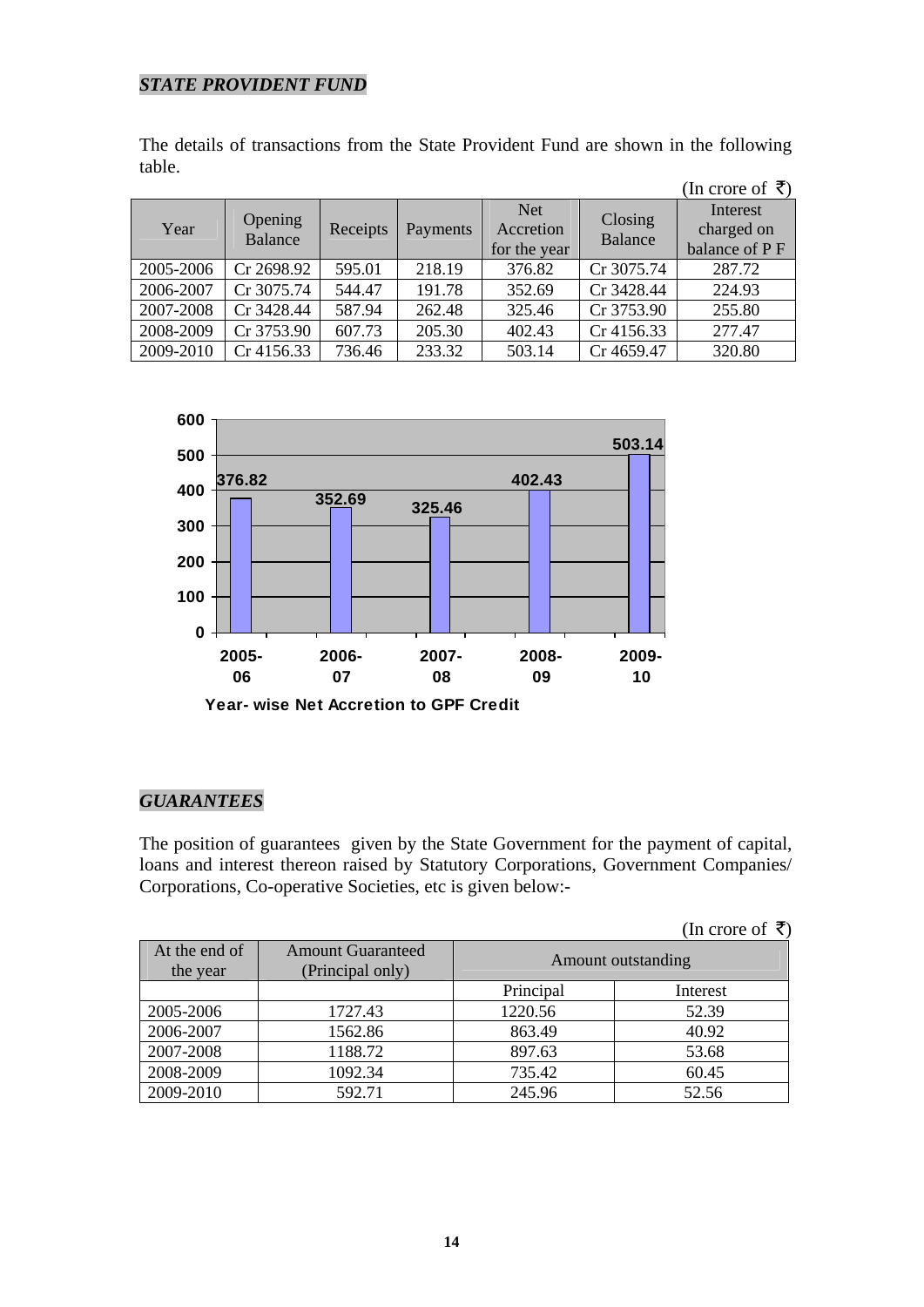## *WAYS AND MEANS ADVANCES*

The State Government, in order to maintain and sustain its liquidity position, takes Ways and Means Advances from the Reserve Bank of India and thereafter, draws upon overdraft whenever there is shortfall in the agreed minimum cash balance in its account with the Reserve Bank of India. The State Government is required to maintain the minimum cash balance of  $\bar{\tau}$  1.08 crore with Reserve Bank of India. The larger the amount and greater the number of times such Ways and Means Advances are taken or drawls made, the more it reflects over the adverse position of the cash balance of the State Government.

|                            | $2005 -$ | $2006-$           | $2007 -$          | 2008- | 2009- |
|----------------------------|----------|-------------------|-------------------|-------|-------|
|                            | 2006     | 2007              | 2008              | 2009  | 2010  |
| i) Number of days on which |          |                   |                   |       |       |
| minimum balance was        |          |                   |                   |       |       |
| maintained                 |          |                   |                   |       |       |
| a) Without obtaining any   | 303      | 365               | 365               | 365   | 365   |
| advance                    |          |                   |                   |       |       |
| b) By obtaining Ways and   | 32       |                   | $\cdot\cdot\cdot$ |       |       |
| <b>Means Advance</b>       |          |                   |                   |       |       |
| ii) Number of days on      | 30       | $\cdot\cdot\cdot$ | $\cdot\cdot\cdot$ | .     |       |
| which overdraft was taken  |          |                   |                   |       |       |

## *GENERAL CASH BALANCES*

The closing cash balance according to the Reserve Bank of India was  $\bar{\tau}$  1344.98 crore (Debit) against the general cash balance of  $\bar{\tau}$  1404.41 crore (Credit) reflected in State Government accounts. The difference of  $\bar{\tau}$  59.43 crore (Credit) at the close of March 2010 accounts.

Investments held in the  $*$  Cash Balance Investment Account as on  $31<sup>st</sup>$  March 2010 were  $\bar{\bar{\xi}}$  8177.89 crore.

Other cash balances and investment comprising cash with departmental officers  $(\bar{\zeta}$  9.88 crore) permanent advances with departmental officers ( $\bar{\zeta}$  0.44 crore) and investment of earmarked funds ( $\bar{\tau}$  1049.93 crore) as on 31<sup>st</sup> March 2010 were  $\bar{z}$  1060.25 crore.

 <sup>\*</sup>Includes Short Term Investment in Government of India Treasury Bills and Long Term Investment in Securities of Government of India.